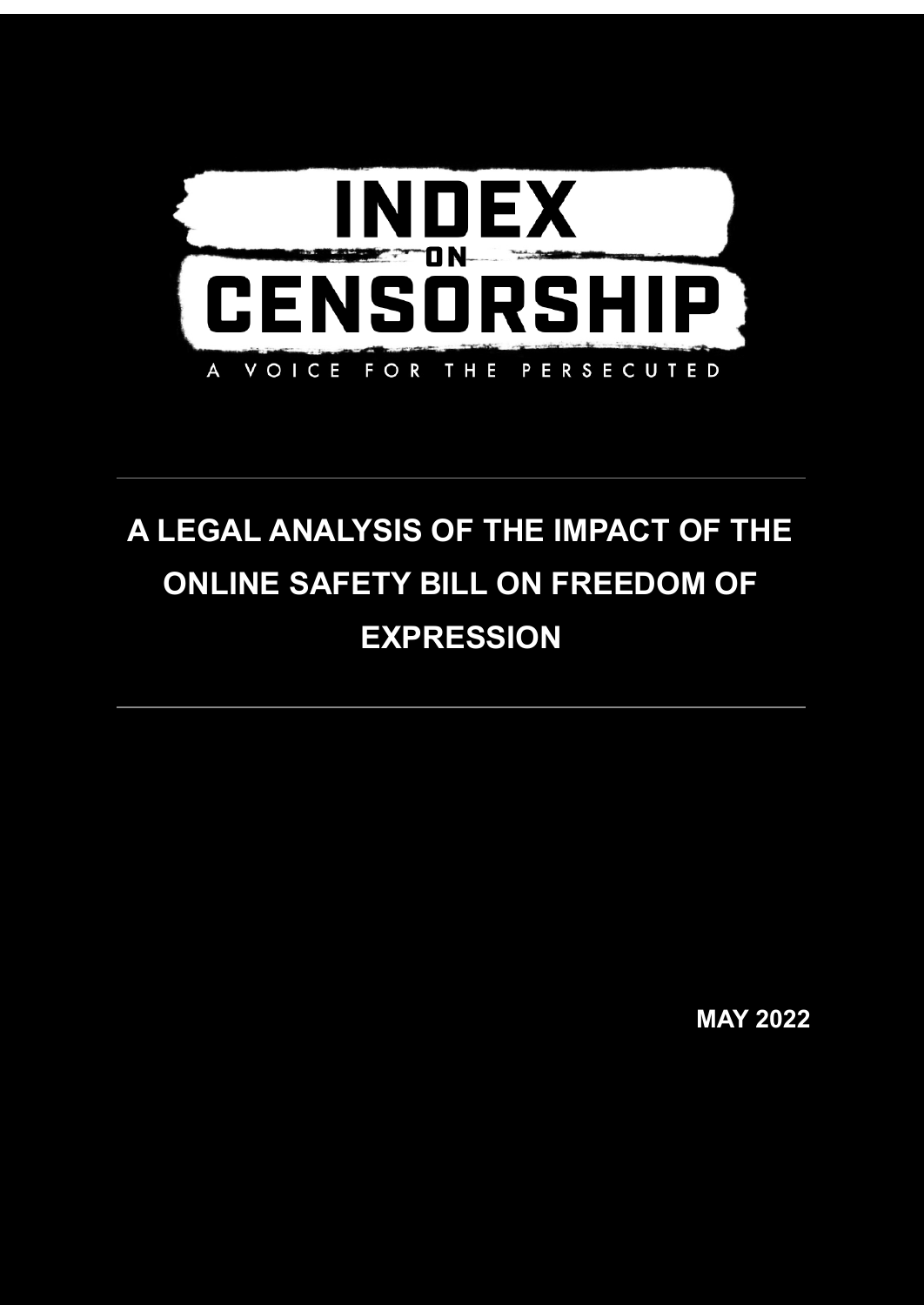

# **Executive Summary**

The Online Safety Bill has simple, laudable aims - to make the online sphere more safe. But despite almost seven years of debate, thousands of hours of Parliamentary scrutiny, analysis from civil society, business and the media, there is still significant uncertainty about how the Bill will work in practice. The Government is still not able to define terms at the heart of the legislation such as "legal but harmful" or give the as many as 180,000 technology companies big and small who will implement this new legal framework clear guidance on how this landmark legislation should operate.

To fill this gap and help explain what the Bill will mean in practice, the Legal to Say Legal to Type campaign <sup>1</sup> has instructed media law expert Gavin Millar QC of Matrix Chambers to produce **the first analysis of the implications of the Online Safety Bill on UK citizens' freedom of speech** ('the Legal Opinion')**.**

The QC's opinion explains and analyses the broad implications of the Government's new online safety regime against current freedom of expression laws and found that the Bill will significantly curtail freedom of expression in a way that has profound consequences for the British media and journalism, courts and the UK's digital economy. The Bill gives the Secretary of State overseeing the legislation unprecedented powers to curtail freedom of expression with limited parliamentary scrutiny.

The Bill, which received a second reading in Parliament on 19 April, does not comply with Article 10 of the European Convention on Human Rights, and far from the claim of the Culture Secretary that the Bill will protect free speech it actively undermines existing legal protections in an unprecedented manner. **This new analysis shows how the Online Safety Bill as currently drafted ends the historic principle in law that people can publish what they like, unless the state specifically and clearly passes laws to the contrary.**

This report is not a comprehensive dissection of the flaws in the Bill which are too vast to deal with succinctly. For example, the UK Independent Reviewer of Terrorism Legislation,

<sup>&</sup>lt;sup>1</sup> The Legal to Say Legal to Type campaign is led by international NGO Index on Censorship, in consultation with communications agency 89up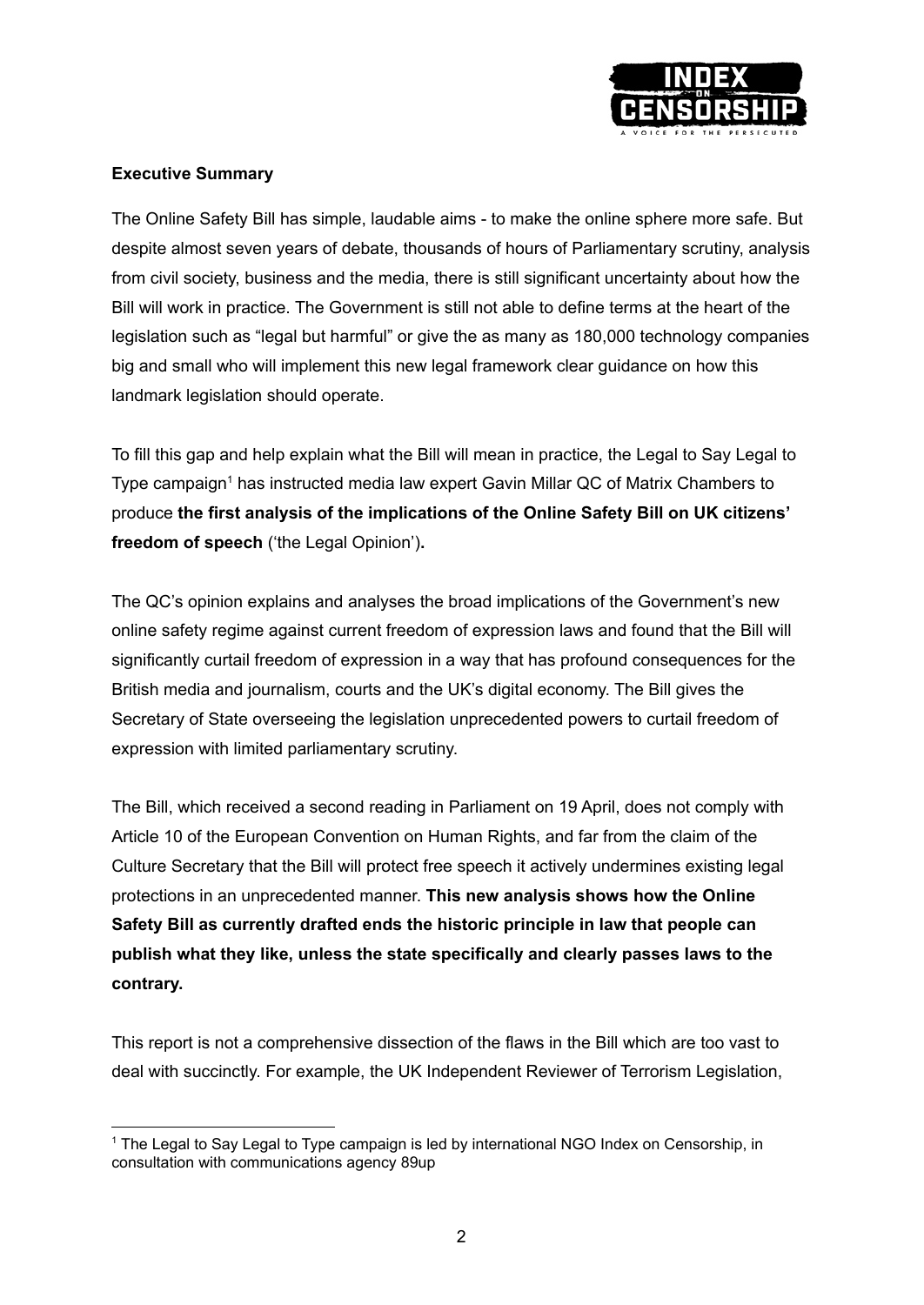

Jonathan Hall QC has recently publically criticised the Bill as being '*ineffective on terrorism' 2 .* The chief criticism he lays is that *"the Bill defines "terrorism content" by reference to terrorism legislation, but ignores intention and defences. This leads to some very odd outcomes. It's hard to see how it provides a workable framework for regulation*."

The ambiguity of the drafting and the lack of governmental consideration on the Bill's intersection with existing linked areas of law is indeed staggering. The idea that speech can be lawfully moderated without properly adjudicating on an individual's intention and the contex of the speech is nonsensical - irrespective of whether your concern is terrorism, crime or freedom of expression.

Index on Censorship believes that the consequences of the Bill (intended and unintended) go beyond what has been considered in Parliament to date, for example:

- **1. Protections for media content are not as wide as existing human rights for journalists** because the Online Safety Bill does not mandate protection in principle for all journalism (or even all journalism of public interest value). Only content that is 'likely to be of interest to a significant number of UK users' and that is 'reasonably considered to be UK-linked journalism' is protected. This means that content from the New York Times, Mail Online US or Guardian US, among many others, could be censored arbitrarily and be removed from social media platforms before appeals are lodged by publishers. The Bill only protects published journalism, not the practice of journalism, and by enforcing algorithmic censorship in the UK it may become harder for UK journalists to report on complex world events or undertake investigative journalism.
- **2. The Bill violates freedom of speech as defined in UK and international law.** The government has failed to take onboard previous recommendations by the Joint Committee on the draft Bill<sup>3</sup> for better protections for freedom of expression, and to comply with Article 10 of the ECHR. The wide-reaching 'Duty of Care' with its precautionary principle, a concept lifted from health and safety legislation, is not
- 2

[https://terrorismlegislationreviewer.independent.gov.uk/wp-content/uploads/2022/04/Re-OSB-and-Terr](https://terrorismlegislationreviewer.independent.gov.uk/wp-content/uploads/2022/04/Re-OSB-and-Terrorism-Legislation-1.pdf) [orism-Legislation-1.pdf](https://terrorismlegislationreviewer.independent.gov.uk/wp-content/uploads/2022/04/Re-OSB-and-Terrorism-Legislation-1.pdf)

<sup>3</sup> <https://publications.parliament.uk/pa/jt5802/jtselect/jtonlinesafety/129/12902.htm>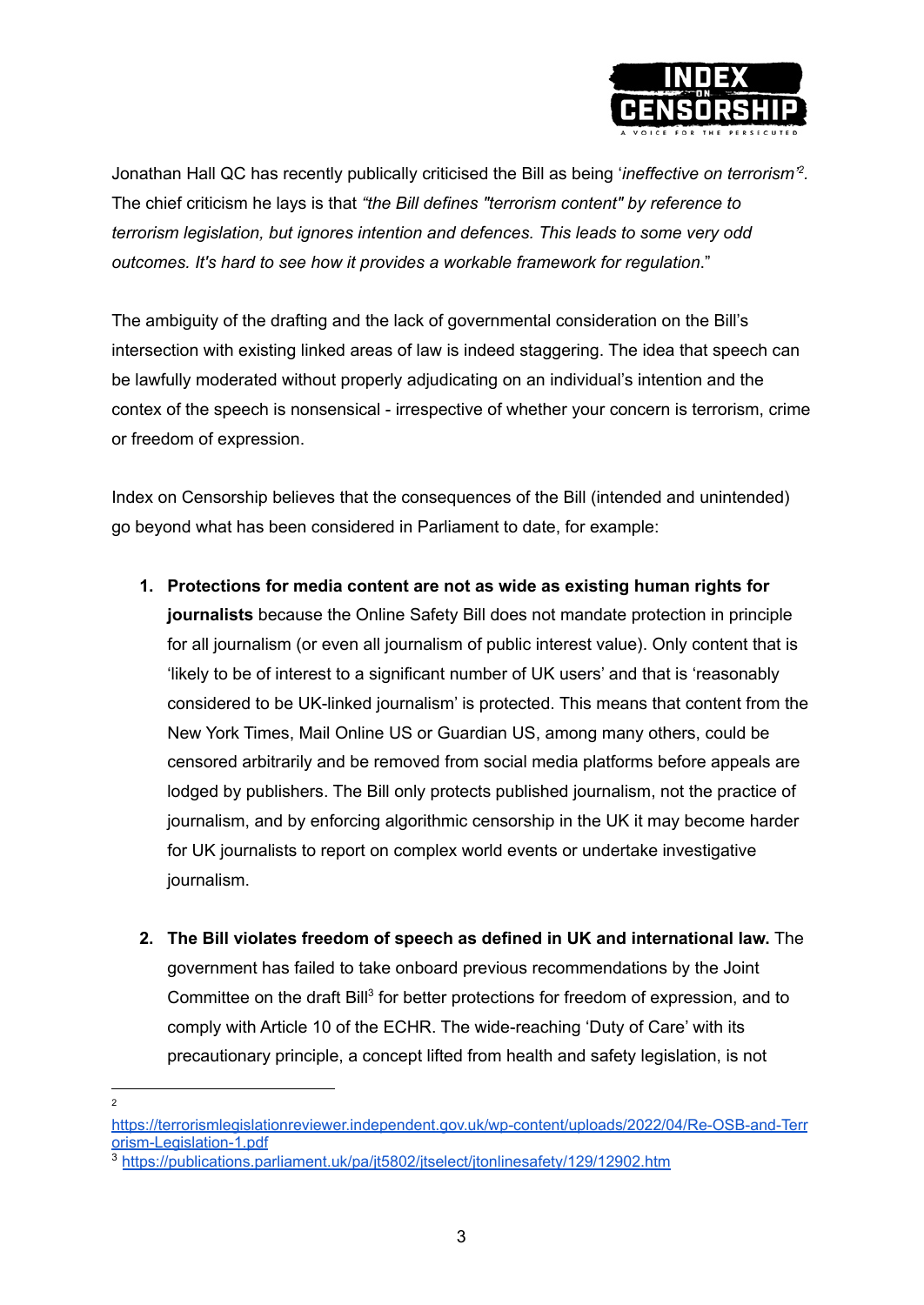

appliable to online speech<sup>4</sup>. In the Bill, the duty to censor content with a 'material risk of significant harm to an appreciable number of adults', means that platforms will need to assess not whether content is illegal or not, before restricting access, but will have a duty to proactively censor content with the *potential* to cause harm. This will disproportionately impact the voices of marginalised people.

**3. Pro-active state-enforced censorship by algorithm has questionable legality.**

The legal opinion demonstrates how censorship by algorithm is likely to be challengeable in the courts as it is a legal requirement for restrictions on free speech to be 'sufficiently accessible to the individual who is affected by the restriction'. Censorship by algorithm is by definition not a transparent process meaning citizens will be deprived of the ability to understand how their speech online is being curtailed.

- **4. New powers for platforms such as Meta, Twitter, and even companies like Apple, will mean they may be performing functions of a public nature under the "Duty of Care" and could be subject to judicial review.** This is because content moderation will be brought under statute (as opposed to a private contract between user and platform), meaning restrictions on freedom of expression are imposed by a private body which is exercising public law functions and could therefore be subject to judicial review. This would represent a huge leap in the powers of technology companies, mandated by the Government. Users and platforms will need to 'lawyer up' in order to protect their voices online with complex legal interpretation and litigation required for them to be able to say online what is lawful to articulate in conversation at the pub.
- **5. The Secretary of State for Digital Culture Media and Sport will have an unparalleled ability to censor.** The Secretary of State will be given the power to guide how OfCom defines 'harmful content' arbitrarily, without sufficient democratic oversight - using the negative procedure for passing secondary legislation. This means a homophobic Secretary of State could have a statutory instrument passed censoring LGBTQ+ content within days and without full and proper Parliamentary scrutiny.

<sup>4</sup> See previous Index on Censorship [report](https://www.indexoncensorship.org/wp-content/uploads/2021/06/Index-on-Censorship-The-Problems-With-The-Duty-of-Care.pdf)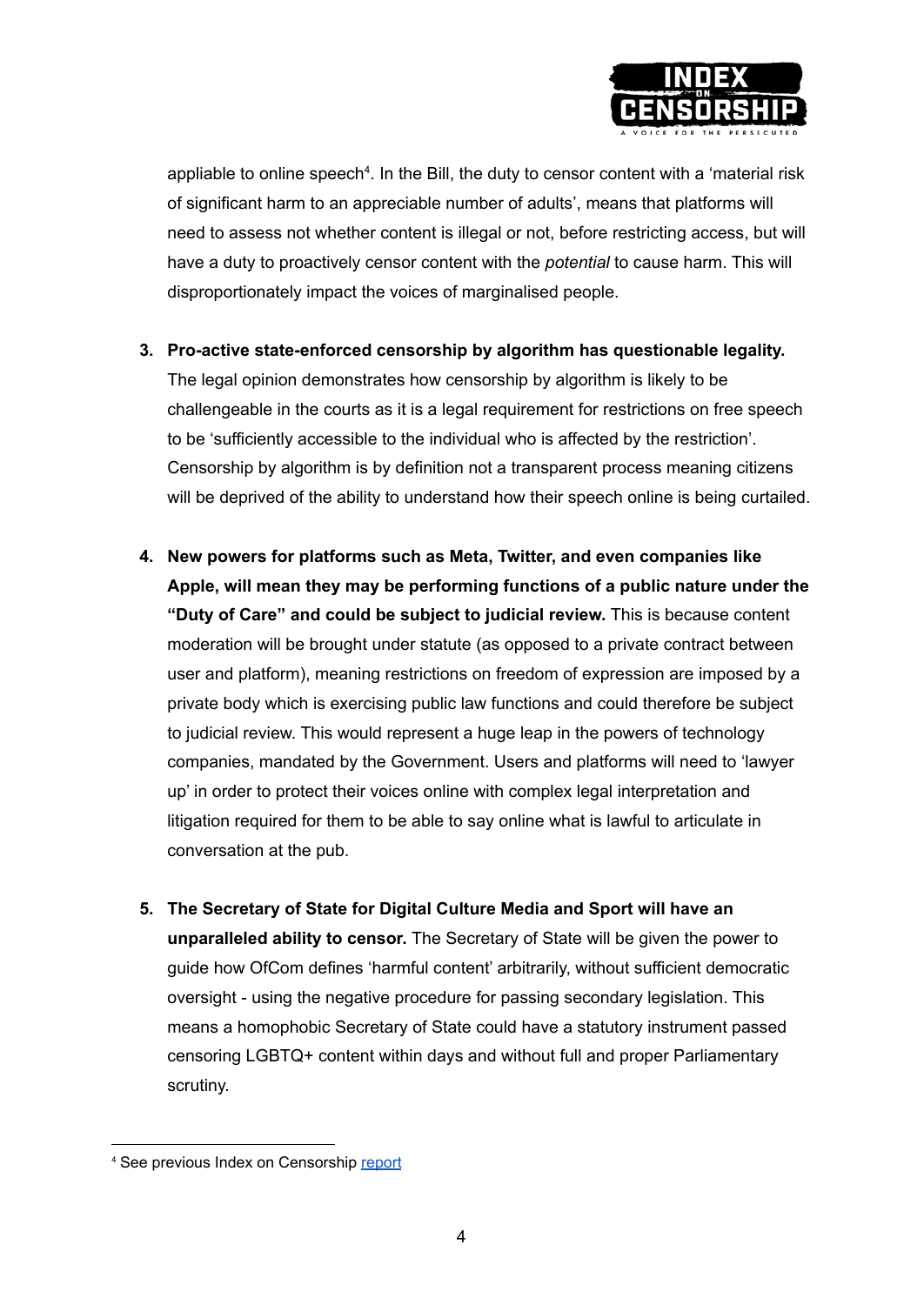

**6. The proposal to proactively monitor private communications lack safeguards for journalistic or legally privileged material**. The Bill ignores the need for procedural safeguards to control and assess interference with established and recognised confidential information. Under the current legal framework this would include review by a judge or other independent and impartial decision-making body to refuse access where there is no overriding requirement in the public interest. This could make important everyday acts of journalism, such as securely speaking to a source, impossible.

The Government has ended up in this position having disregarded all the learnings from regulation of the online space over the last twenty years, including some of the fundamental building blocks of the internet namely intermediate liability protections. This is despite pre-legislative scrutiny identifying flaws in the draft Bill.

**In summary, the legal advice, published in full in this report, found:**

- **The regime proposed by the Bill does not contain the statutory safeguards that would be required to prevent or limit the risk of violations of the right to freedom of expression.** The provisions incentivize and facilitate wide ranging interferences with free speech rights, without any obligation to assess them against legal criteria. Much content, or provision of/access to content, would be restricted without either a legitimate aim or where there is no pressing social need to do so. [see paragraph 56 of the Legal Opinion]
- **The structure of regulation offers no prospect of 'fact-specific' adjudications on speech,** meaning users will have to rely on platforms correctly interpreting and applying rules on a mass scale via algorithms. Those decisions will be based on OfCom's interpretation of the new law and existing rights, inverting previous norms on permissible speech. [see paragraph 63 of the Legal Opinion]
- **Harmful speech has no legal basis and risks restrictions on speech that are too broad and therefore open to abuse through selective enforcement.** For example, there seems little prospect of allowing offensive and shocking content online when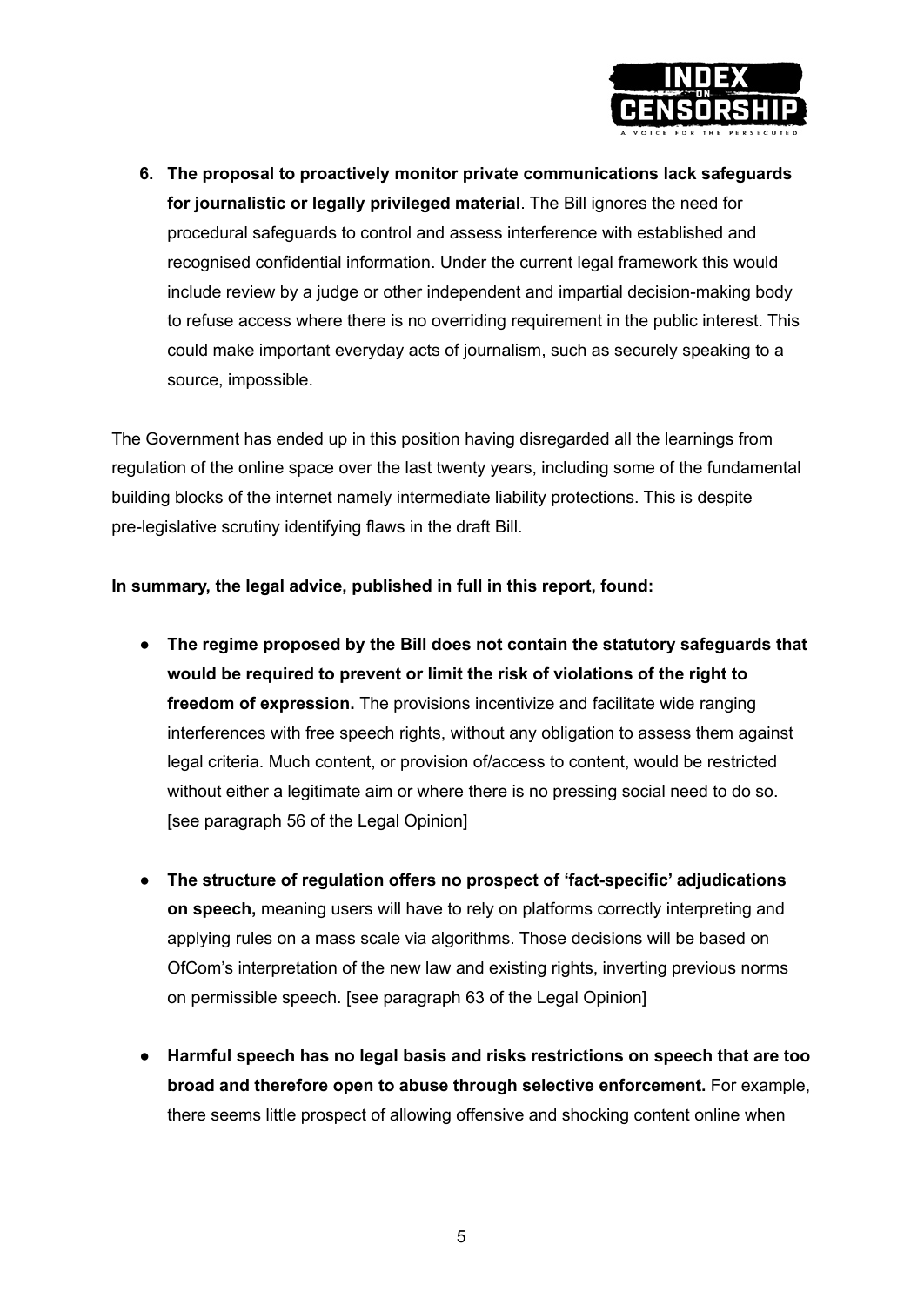

OfCom seeks to codify 'harm' at a later date - failing a key test on free speech. [see paragraph 36 of the Legal Opinion]

- **On the face of the Bill there appears to be a risk that platforms, and possibly Ofcom, may access confidential journalistic material in carrying out their statutory functions.** There is no recognition in the Bill of this possibility and no protection provided for the enhanced rights given under Article 10 ECHR to protect the confidentiality of such material. [see paragraphs 39 + 66 of the Legal Opinion]
- **'Democratic importance' protections are not as wide as existing human rights protections as they only cover a limited form of political expression.** Under ECHR definitions, this can include matters relating to parts of the world other than the particular European state in which the speech falls to be protected. However, the speech identified in clause 15 is limited to content specifically intended to contribute to democratic political debate in the UK. [see paragraph 65 of the Legal Opinion]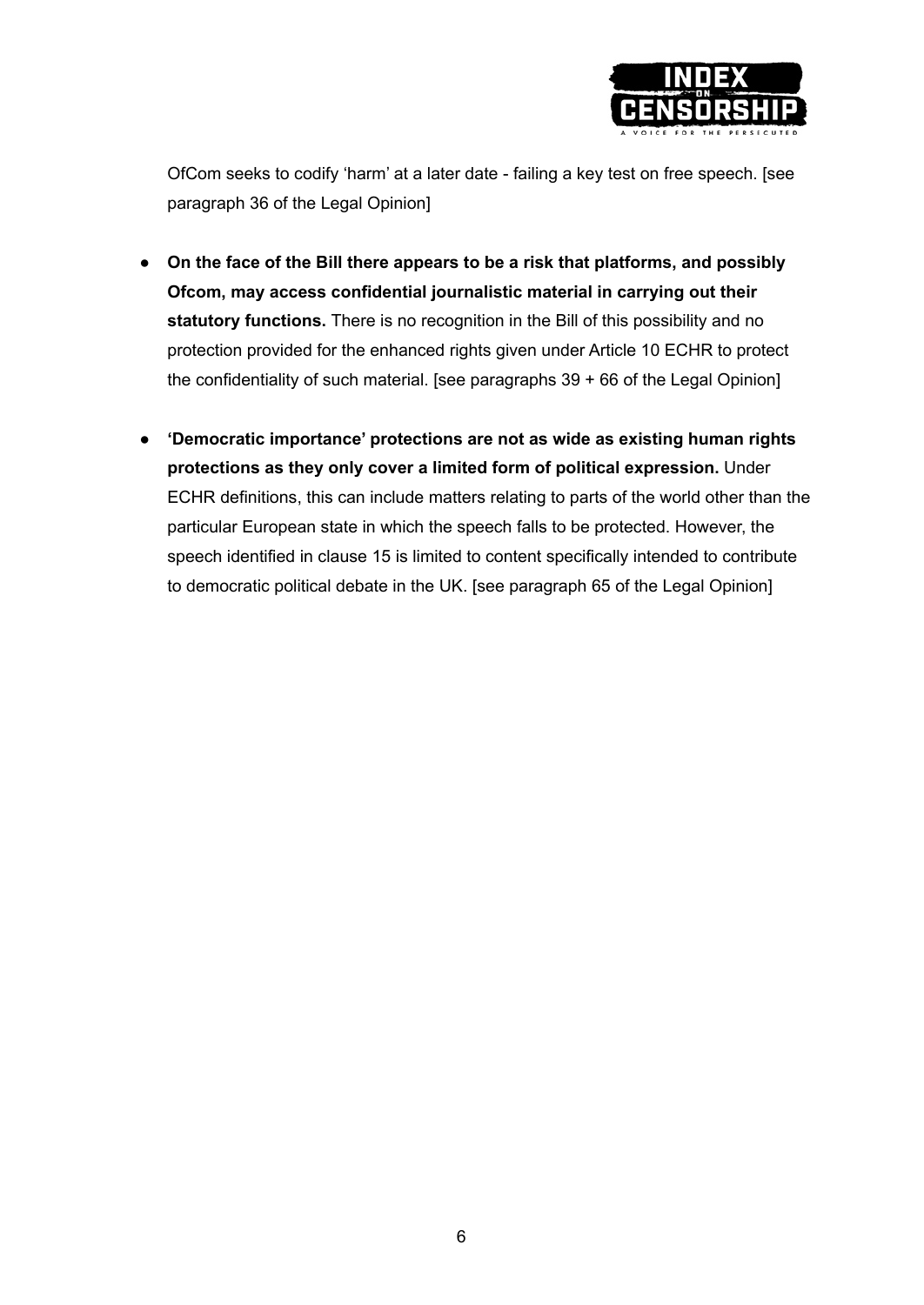

#### **IN THE MATTER OF:**

# **THE ONLINE SAFETY BILL**

# **ADVICE**

## **Introduction**

- 1. I am asked to advise 89up and Index on Censorship as to whether the legislative regime proposed in the Online Safety Bill ("the Bill") would lead to violations of the right of internet users to freedom of expression under Article 10 of the European Convention on Human Rights ("ECHR").
- 2. The Bill seeks to regulate content on the internet in the UK. If enacted, it would do so by imposing legal requirements on certain providers of user-to-user services and search engines. These would require such regulated internet service providers ("ISPs") to restrict the freedom of users to upload and access content online.
- 3. The content in issue is broadly defined in the Bill. It falls into two principal statutory categories: illegal and harmful<sup>5</sup>. The ISPs to be subject to the legal requirements will identify the content in these categories which is to be restricted. Because of the sheer volume of content on the internet they will do so, largely if not wholly, by using technology (such as algorithms, searches for particular words or phrases and so on).
- 4. They will also determine what action to take to restrict the content once they have identified it. The actions envisaged in the Bill include taking down content and/or restricting users access to it. And taking action against users generating, uploading or sharing content (for example suspending or terminating their use of the service).
- 5. The ISP's compliance with the statutory regime will be overseen and enforced by the Office of Communications (OFCOM). The government would oversee, and would have powers to influence, how OFCOM performs these statutory functions.
- 6. In my view the Bill, if enacted, will result in many violations of the right of freedom of expression of internet users under ECHR Article 10. This right is a "Convention Right" to which the provisions of the Human Rights Act 1998 apply ("the HRA") $6$ . So,

<sup>&</sup>lt;sup>5</sup> Some content is out of scope being, most importantly: emails, SMS messages, MMS messages, one-to-one live aural communications and news publisher content (being content of a recognized news publisher as defined in Clause 50). See Clause 49.

<sup>&</sup>lt;sup>6</sup> HRA s.1 and Schedule 1 para 1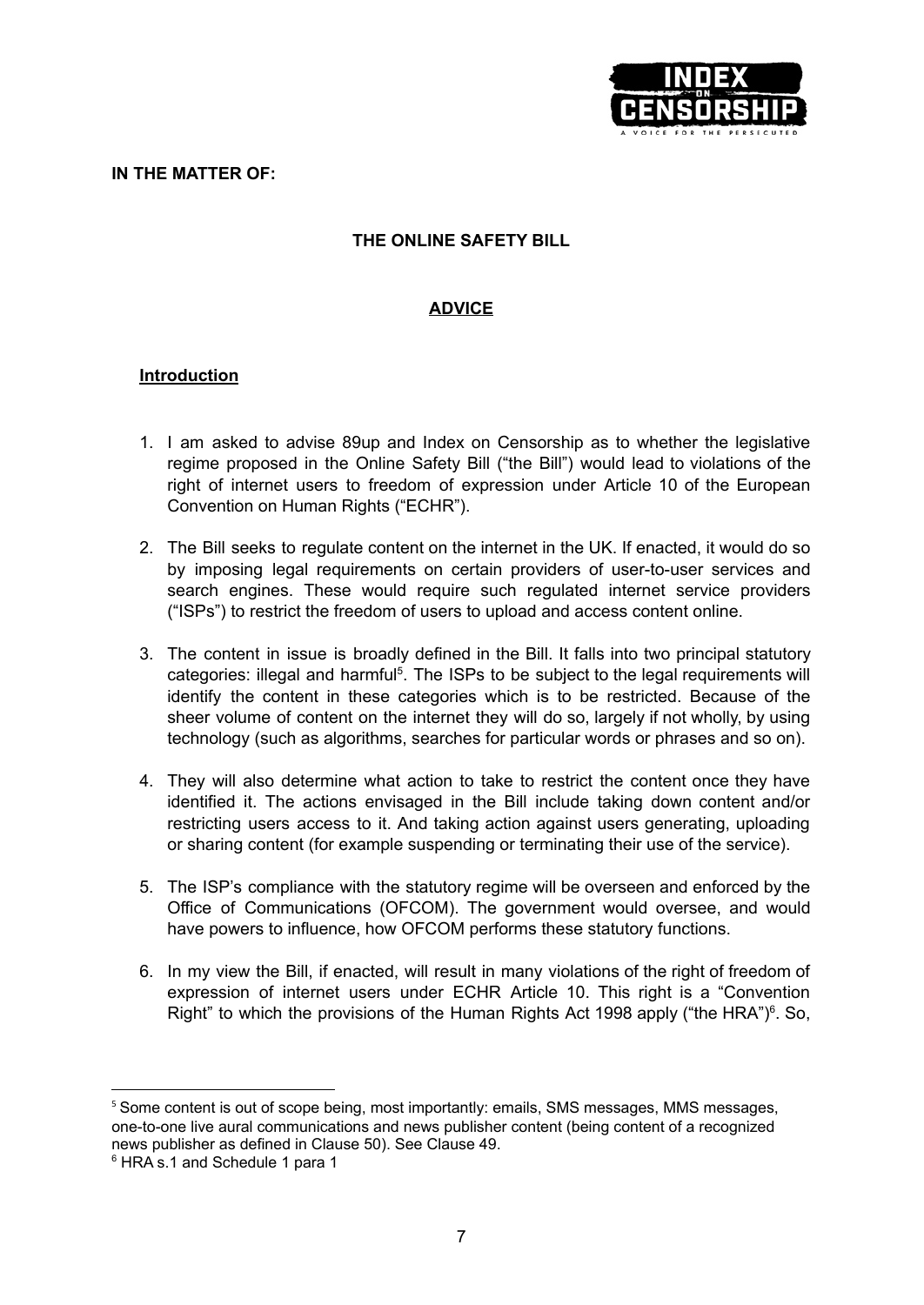

domestic legislation must be drafted and applied in a way that ensures compliance with Article 10 principles<sup>7</sup>. The Bill is not drafted in this way.

- 7. This is my view for the reasons explained below.
- 8. In order to avoid (or at very least minimize) this worrying prospect the Bill would have to be amended to recognize that the operation of its provisions will interfere with the Article 10 rights of users of the internet, through these sorts of restrictions. This should be its starting point. It does not do so in its current form. It would have to contain clear provisions protecting against restrictions being imposed on users which do not meet the strict criteria laid down by the European Court of Human Rights ("ECtHR") for state interferences with the right to freedom of expression. These criteria are not acknowledged at all in the current draft of the Bill. There is only passing reference to the Convention in the Bill and it does not appear to contemplate that restrictions imposed by ISPs as a result of the legislation will amount to interferences with users Article 10 rights.

# **The Bill**

9. This is lengthy and complex. What follows is a brief summary of the most relevant provisions of the Bill. It is important that the workings of the Bill are understood, at least in outline, in order to understand the remainder of my advice.

## **Part 3**

10. The most important part of the Bill is Part 3 which contains nine Chapters. This imposes the key legal requirements on the regulated ISPs. These are called *"duties of care"* in the language of the Bill. But this should not obscure the fact that they are legal requirements of the state, imposed by statute, requiring the ISPs to act on behalf of the state to restrict freedom of speech.

## *Chapter 2*

- 11. This imposes duties of care on providers of regulated user-to-user services.
	- a. There are duties in relation to what the Bill describes as *illegal content*. This is either *priority* illegal content or *other* illegal content. All providers of these services must maintain assessments of the risks of users encountering illegal content on their services and the risks of harm from the same<sup>8</sup>. They must

<sup>7</sup> HRA ss.2-4

<sup>8</sup> Clause 8: *Illegal content risk assessment duties*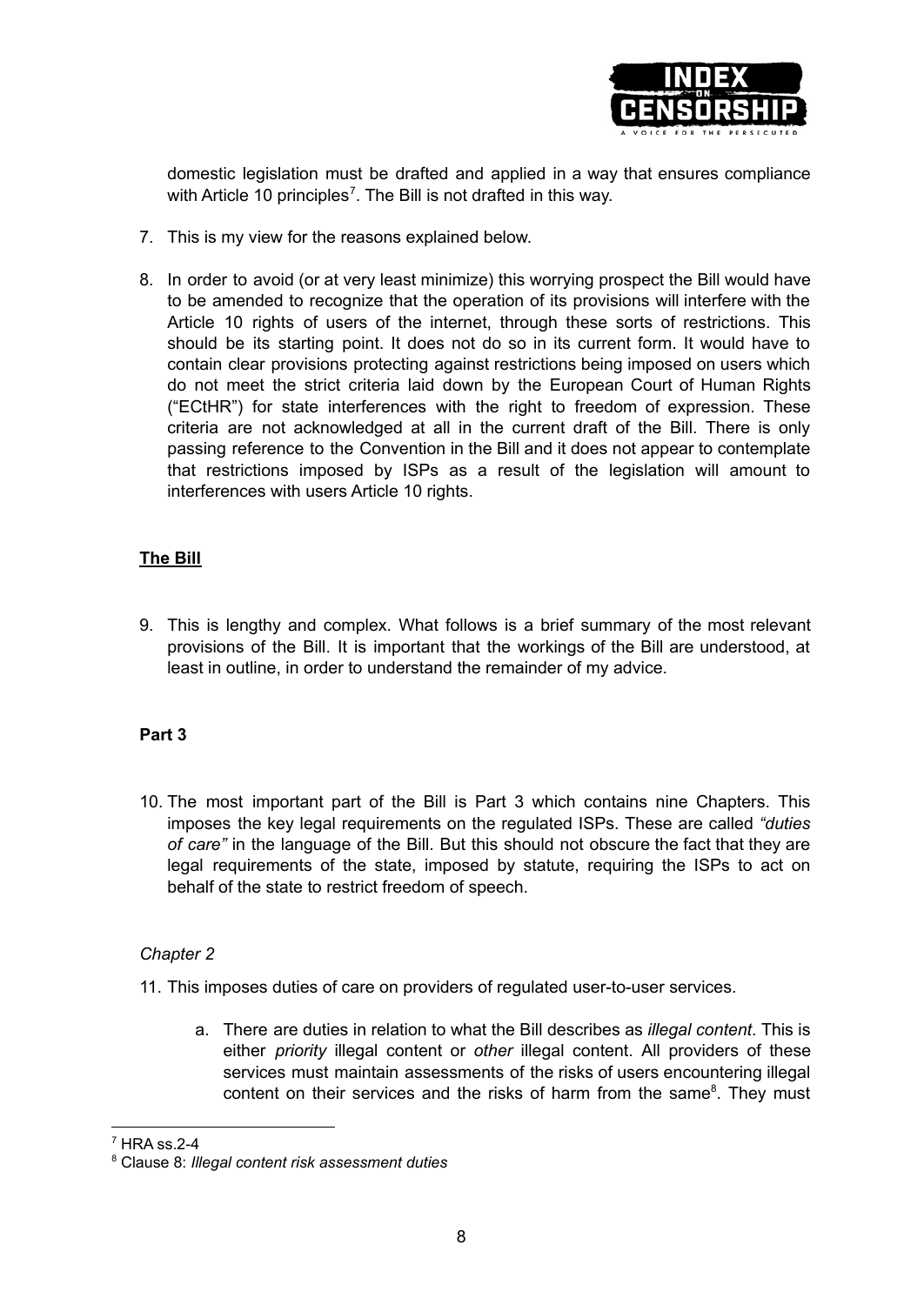

also have *systems and processes* to take down priority illegal content and prevent users encountering it (by blocking it), and to take down any illegal content of which they become aware 9 . The ISP must have terms of service specifying how users are to be protected from illegal content and must apply these consistently in relation to all content which the ISP *reasonably* considers to be illegal content<sup>10</sup>.

- b. Duties are also imposed in respect of *Category 1* user-to-user services. These will be the services with the most users. Providers must maintain an *adults' risk assessment*. This is an assessment of the risk of adults encountering *priority content that is harmful to adults* according to a designation regime under the legislation, and the level of risk of harm to adults from the same<sup>11</sup>. The *safety duties* to protect adults include obligations to specify in the ISP's terms of service how it will *take down* and *restrict access to* priority content deemed harmful to adults or limit its *promotion* on the service<sup>12</sup>. Again, the duty to apply terms of service protecting users from such content applies to all content that the ISP *reasonably considers* to be such content<sup>13</sup>.
- c. There are also risk assessment and safety duties for services *likely to be accessed by children 14* .
- 12. Clause 15 requires Category 1 services to have *systems and processes designed to ensure that the importance of the free expression of content of democratic importance is taken into account* when taking decisions about:
	- *how to treat such content (especially decisions about whether to take it down or restrict users' access to it)*;
	- whether to take action against a user who is generating, uploading or sharing it.

There is a duty to have and to apply terms of service protecting such content. But the latter only applies where the ISP *reasonably considers* the content to be of this sort<sup>15</sup>. By clause 15(6)(b) *content of democratic importance* is limited to content which appears to be *specifically intended to contribute to political debate in the United Kingdom or a part or area of the United Kingdom.*

13. Clause 16 requires Category 1 services to have *systems and processes designed to ensure that the importance of the free expression of journalistic content is taken into*

essentially by preventing encounters with such content, Clause 11.

 $15$  Clause 15(5)

<sup>9</sup> Clause 9: *Safety duties about illegal content*

<sup>&</sup>lt;sup>10</sup> Clause 9(5) and (6); ie it does on actually have to be such content

 $11$  Clause 12

 $12$  Clause 13, especially at clause 13 (3) and (4)

 $13$  Clause 13(6)

<sup>&</sup>lt;sup>14</sup> To risk assess for content harmful to children, Clause 10; to protect children's online safety,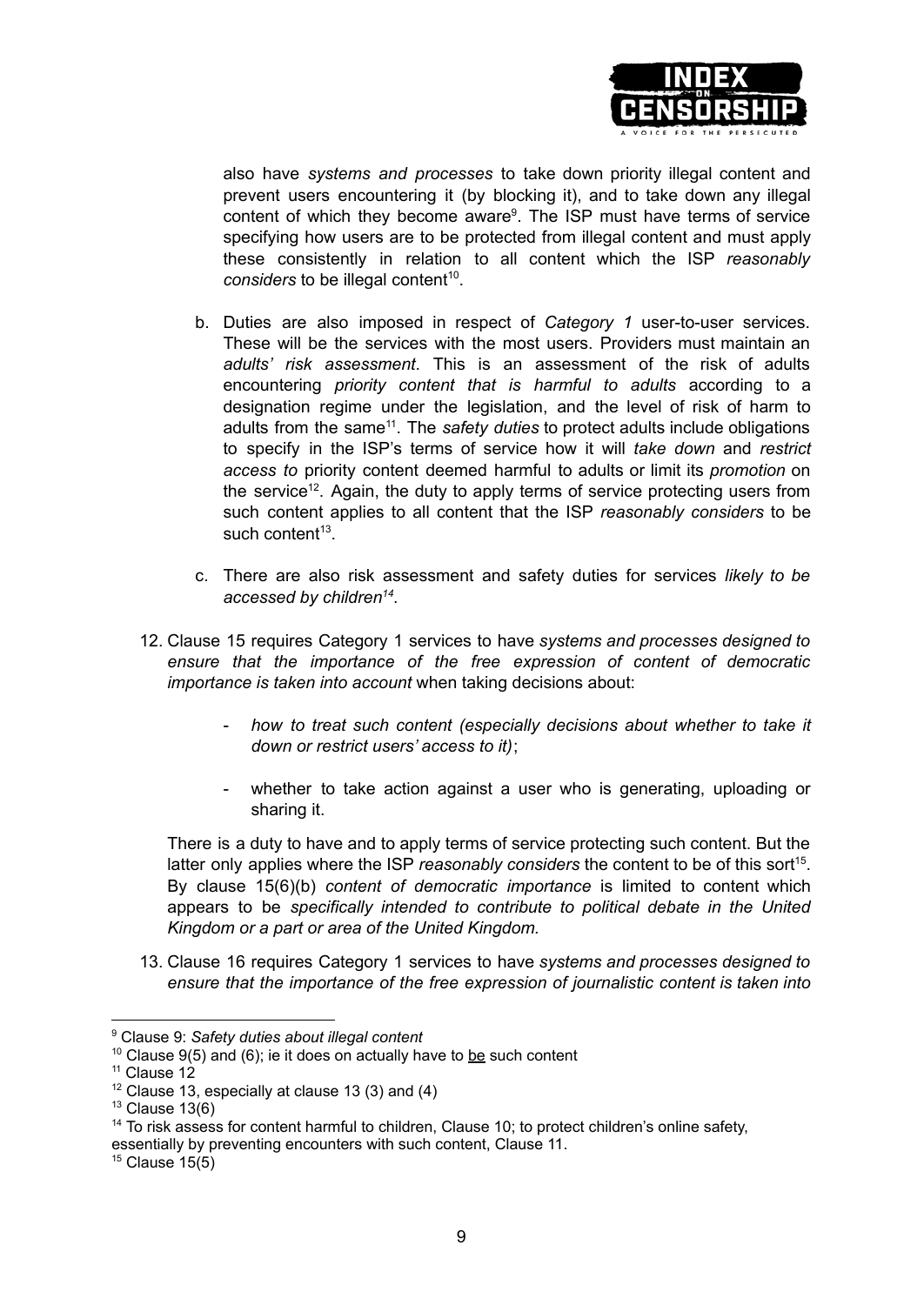

*account* when taking decisions of the two types identified in Clause 15. The characterization of content as journalistic is left to the service provider<sup>16</sup>. And, again, the duty only applies when taking decisions about content which the ISP *reasonably considers is journalistic content 17 .* There is a limited and circular definition of *journalistic content* in Clause 16(8) according to which it is content: *generated for the purposes of journalism*; and must be *UK linked.*

14. A general duty applies in respect of all user-to-user services to *have regard to the importance of protecting users' rights to freedom of expression within the law* when *deciding upon and implementing, safety measures and policies 18 .*

## *Chapter 3*

- 15. Duties are imposed on providers of regulated search services to: maintain illegal content risk assessments 19 ; and to have *proportionate systems and processes designed to minimize the risk of* encountering priority illegal content and other illegal content which is known about. They must have a publicly available statement saying how they will protect individuals from search content that is illegal content; and they must apply the provisions of the public statement to search content that the *provider reasonably considers is illegal content. 20*
- 16. There are risk assessment and safety duties for search services likely to be accessed by children $21$ .
- 17. A general duty in relation to freedom of expression, in the same terms as clause 19(2) (ie in relation to implementing safety measures and policies) applies to regulated search services<sup>22</sup>.

## *Chapter 6*

18. OFCOM is required to maintain published codes of practice in respect of the duties imposed on providers of Part 3 services, having consulted on the same<sup>23</sup>. A code of practice may include a measure identifying use of proactive technology to analyse publicly communicated content/metadata<sup>24</sup> as a way of complying with a duty<sup>25</sup>. Before issuing a code, a copy must be provided to the Secretary of State for Digital, Culture, Media and Sport. If the Secretary of State does not give a direction to

<sup>16</sup> Clause 16(6)-(8).

 $17$  Clause  $16(7)$ 

 $18$  Clause  $19(2)$ 

 $19$  These are essentially the same as in the case of user-to user services, Clause 23

 $20$  Clause 24, esp (3), 94) and (6).

<sup>&</sup>lt;sup>21</sup> Clauses 25 and 26

 $22$  Clause 29(2)

<sup>&</sup>lt;sup>23</sup> Clause 37

<sup>&</sup>lt;sup>24</sup> Defined in clause 185

<sup>&</sup>lt;sup>25</sup> Schedule 4 para 12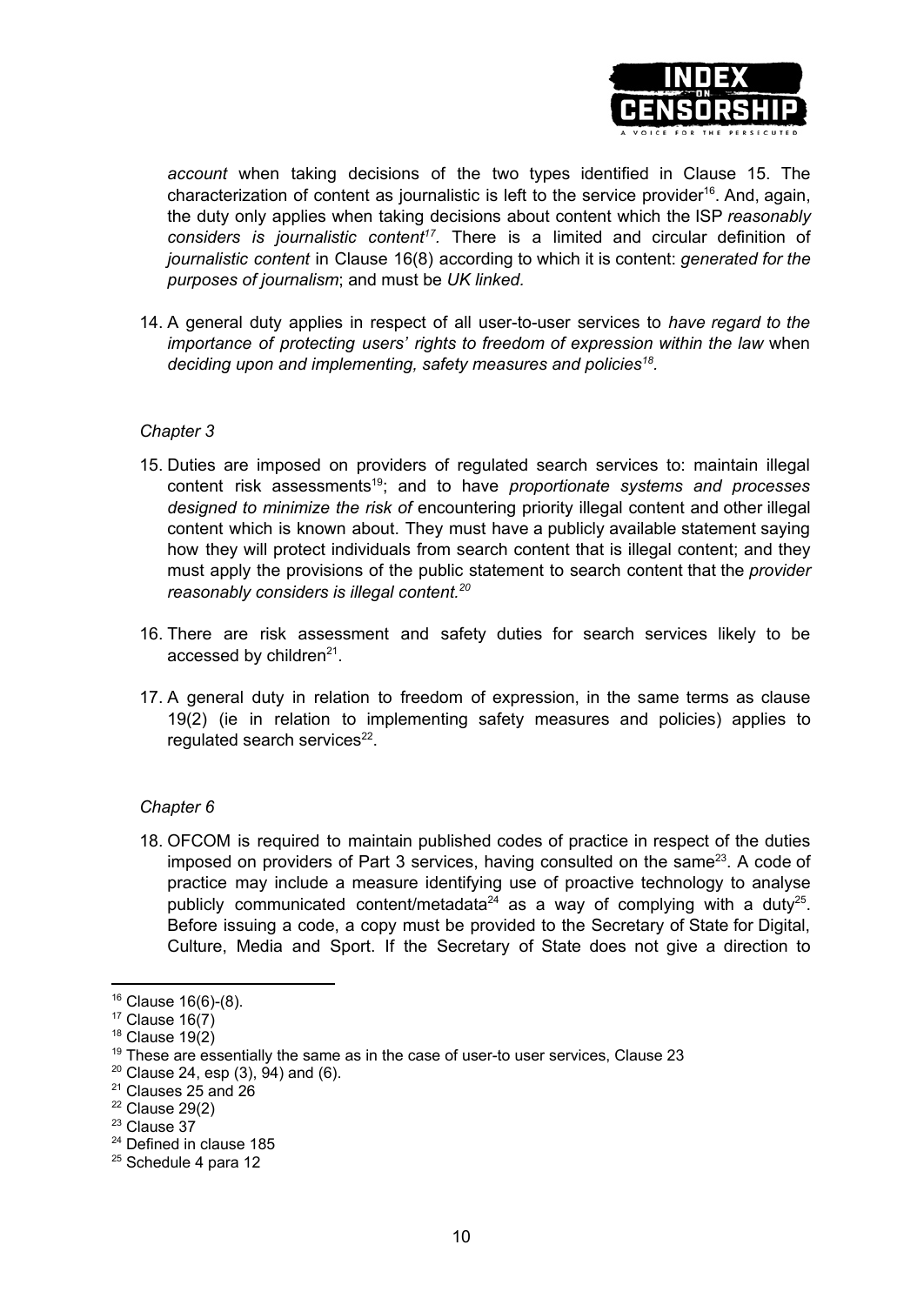

OFCOM to modify the draft, it will be laid before Parliament and is subject to the negative procedure<sup>26</sup>.

- 19. But the Secretary of State can direct OFCOM to modify the draft for *reasons of public policy.* OFCOM must then comply with the direction and resubmit a draft of the Code, modified as required by the minister. This modification procedure can be repeated $27$ . In the case of a modified code the affirmative procedure applies in respect of Parliamentary scrutiny<sup>28</sup>.
- 20. Clause 45(1) provides that a provider of a Part 3 service *is to be treated as complying with* a duty imposed on them under Chapter 2 or 3 of Part 3:

*…if the provider takes or uses the measures described in a code of practice which are recommended for the purpose of compliance with the duty in question….*

#### *Chapter 7*

- 21. Clause 52 defines *illegal content* as content that amounts to a *relevant offence.* The offence may be: using the words, images, speech or sounds of the content; using the same *together with* other user generated content on a user-to-user service; possessing, viewing or accessing the content; or publishing or disseminating the content<sup>29</sup>. There are four categories of relevant offence, namely specified terrorism offences, CSEA offences and *other priority offences* 30 ; and fourthly other offences where the *victim or intended victim is an individual or individuals*. The first three categories are *priority illegal content 31 .*
- 22. Clause 54 defines content that is *harmful to adults*. This is of two types.
	- a. Priority content that is harmful to adults: This is content *of a description designated* as such in regulations made by the Secretary of State;
	- b. Other content harmful to adults: This is content which presents *a material risk of significant harm to an appreciable number of adults in the United Kingdom.*

The Secretary of State may designate content as harmful by regulation only if they consider that there is such a *material risk* from such user generated content 32 .

<sup>26</sup> Clause 39

<sup>&</sup>lt;sup>27</sup> Clause 40

<sup>28</sup> Clause 41

<sup>29</sup> Clause 52(3).

<sup>&</sup>lt;sup>30</sup> The offences in each of these three categories are listed at some length in, respectively, Schedule

<sup>5,</sup> 6 and 7

 $31$  Clause 52(7)

 $32$  Clause 55(3)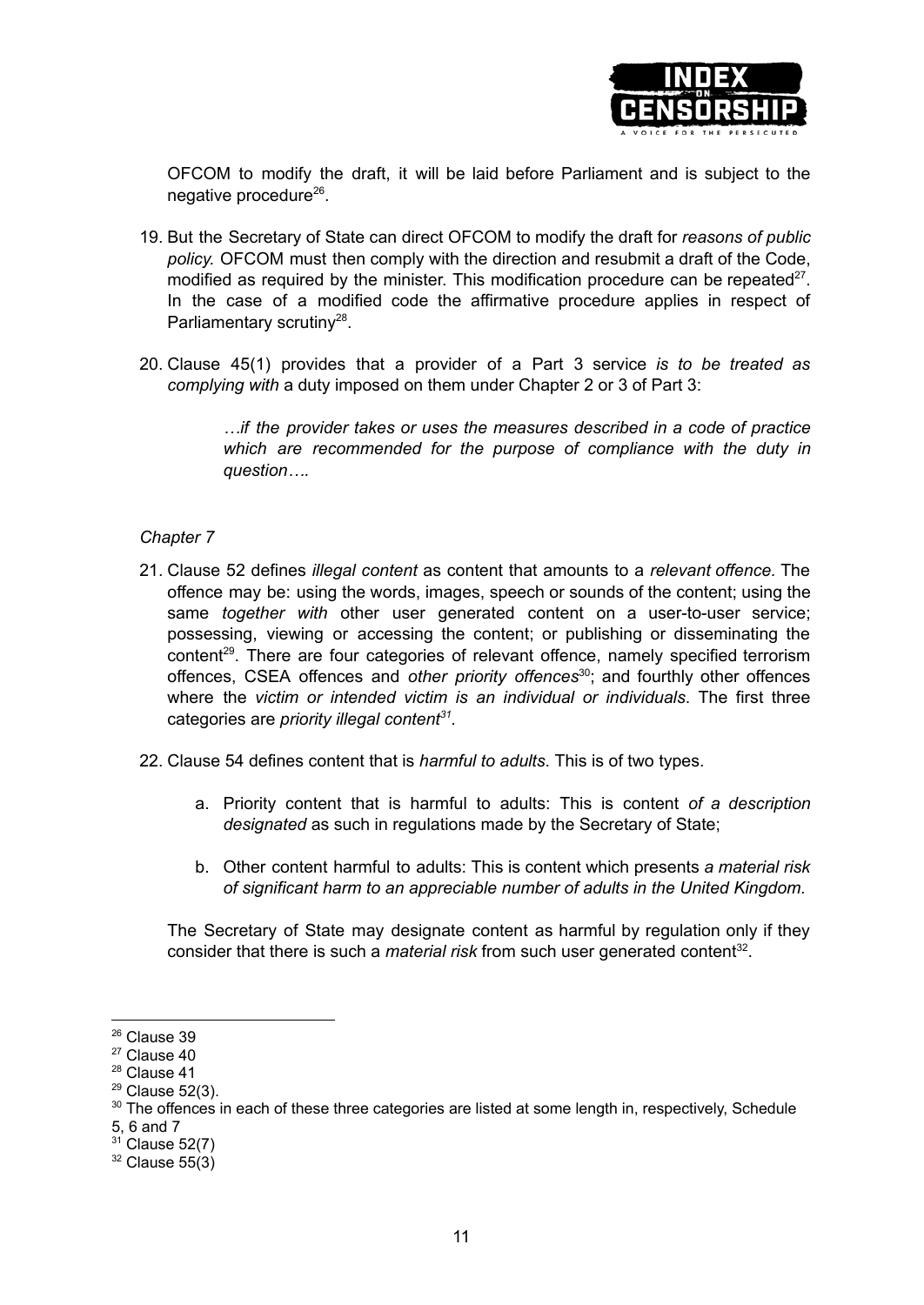

**Part 7**

23. This sets out OFCOM's powers and duties. These include establishing a *register* of regulated Part 3 service providers<sup>33</sup>. OFCOM can: require information from regulated ISPs to assess compliance with the Part  $3$  duties of care<sup>34</sup>; investigate compliance with the Part 3 duties using powers to interview and enter/inspect<sup>35</sup>; require regulated ISPs to use accredited technology to deal with terrorism content and/or CSEA content<sup>36</sup>; and enforce compliance with Part 3 duties by requiring ISPs to take specified steps, including using proactive technology to enforce duties relating to illegal content/content harmful to children<sup>37</sup>. It can impose financial penalties on non-compliant regulated ISPs<sup>38</sup>. OFCOM can also apply to a court for orders to disrupt the business of non-compliant service providers<sup>39</sup>.

# **Part 9**

24. This empowers the Secretary of State to make a statutory statement of the strategic priorities of the government in relation to online safety matters<sup>40</sup>; and to issue guidance, to which OFCOM must have regard, about how they exercise their functions under the Act<sup>41</sup>.

# **ECHR Article 10**

25. Article 10 provides:

*1. Everyone has the right to freedom of expression. This right shall include freedom to hold opinions and to receive and impart information and ideas without interference by public authority and regardless of frontiers. This Article shall not prevent States from requiring the licensing of broadcasting, television or cinema enterprises.*

*2. The exercise of these freedoms, since it carries with it duties and responsibilities, may be subject to such formalities, conditions, restrictions or penalties as are prescribed by law and are necessary in a democratic society, in the interests of national security, territorial integrity or public safety, for the prevention of disorder or crime, for the protection of health or morals, for the*

<sup>&</sup>lt;sup>33</sup> Clauses 81 and 82

<sup>&</sup>lt;sup>34</sup> Clauses 85 and 86.

<sup>35</sup> Clauses 89-91

<sup>&</sup>lt;sup>36</sup> Clause 103

<sup>&</sup>lt;sup>37</sup> Clause 116

 $38$  Clauses 118-122; the amounts are specified in Schedule 12 and can be up to the greater of £18m or 10% of the ISP's annual revenue. See Schedule 12 para 4

<sup>39</sup> Clauses 123-127

<sup>40</sup> Clause 143

 $41$  Clause 147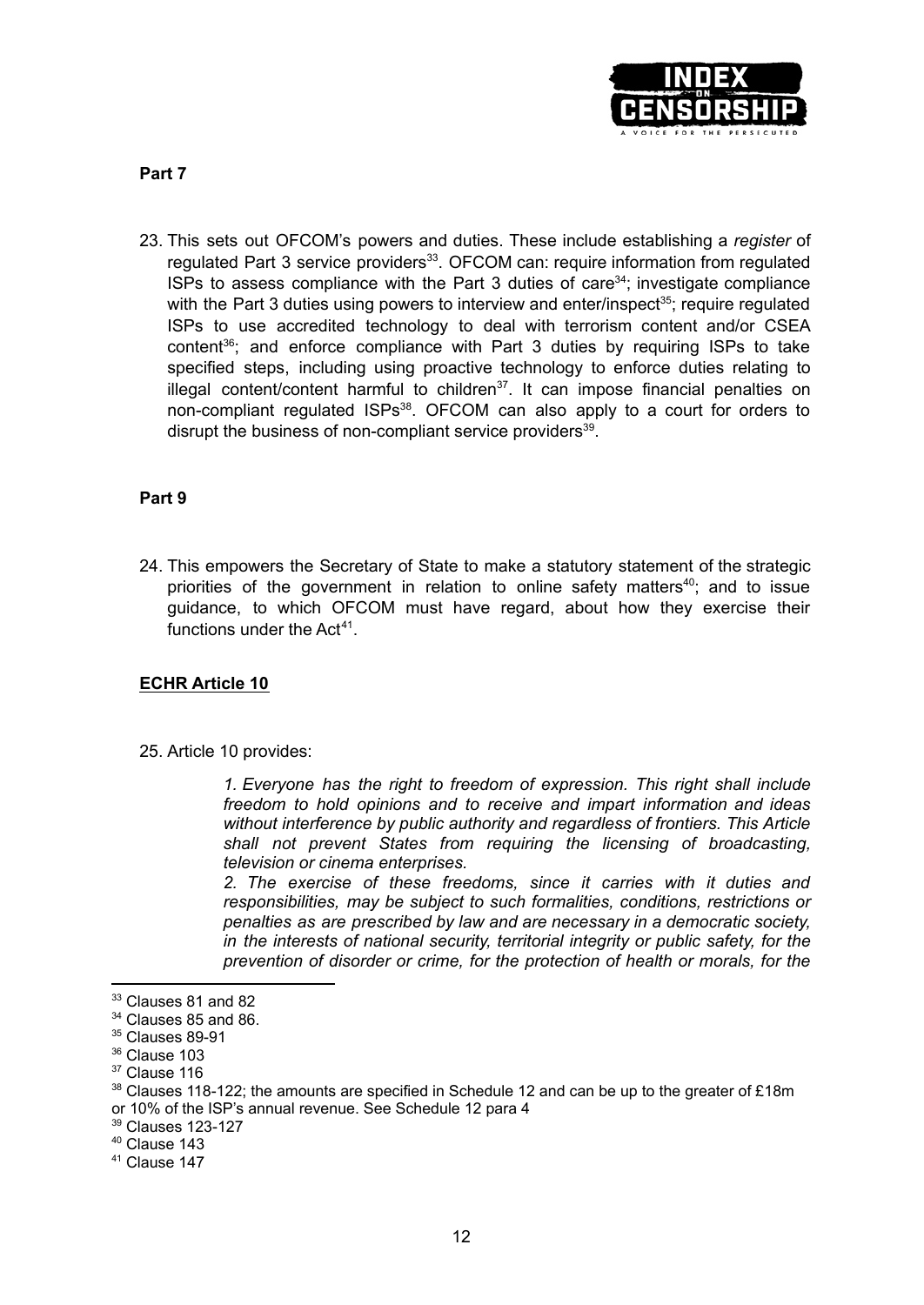

*protection of the reputation or rights of others, for preventing the disclosure of information received in confidence, or for maintaining the authority and impartiality of the judiciary.*

- 26. This is a qualified, not an absolute, right.
	- a. Article 10.1 identifies the right. Applied to internet use the Art 10.1 right (the freedom to hold opinions and to receive and impart information and ideas *without interference* by public authority) can be asserted by those who seek to disseminate information and ideas via the internet by uploading content; and by those who want to access the content and read/view/listen to it (ie receive it).
	- b. Article 10.2 explains how public authority may justifiably interfere with these rights (ie without causing a violation of the right).

These provisions have been considered many times over the years by the European Court of Human Rights ("ECtHR") and by the courts in the United Kingdom. The principles that apply under these provisions have been identified in the case-law and are well-established.

- 27. They include three particularly important general principles.
- 28. First, the right applies:

*…not only to "information" or "ideas" that are favourably received or regarded as inoffensive or as a matter of indifference, but also to those that offend, shock or disturb; such are the demands of that pluralism, tolerance and broadmindedness without which there is no "democratic society"…<sup>42</sup>*

(the "Handyside principles").

- 29. Secondly, the right protects all forms of expression and the form as well as the substance of the expression is protected<sup>43</sup>. Thus, it protects for example images, verbal and non-verbal expression and all forms of conduct (such as conduct by way of protest and/or performance),
- 30. Thirdly, Art 10.2 must be construed strictly and the necessity for any restrictions on freedom of speech which the state seeks to justify under Art 10.2 must be established convincingly on the facts of the particular case<sup>44</sup>.

**Article 10.1**

<sup>42</sup> *Handyside v UK* (1979-80) 1 EHRR 737 [49]

<sup>43</sup> *Jersild v Denmark* (1994) EHRR 1 [31]

<sup>44</sup> *Stoll v Switzerland* (2008) 47 EHRR 49 [101]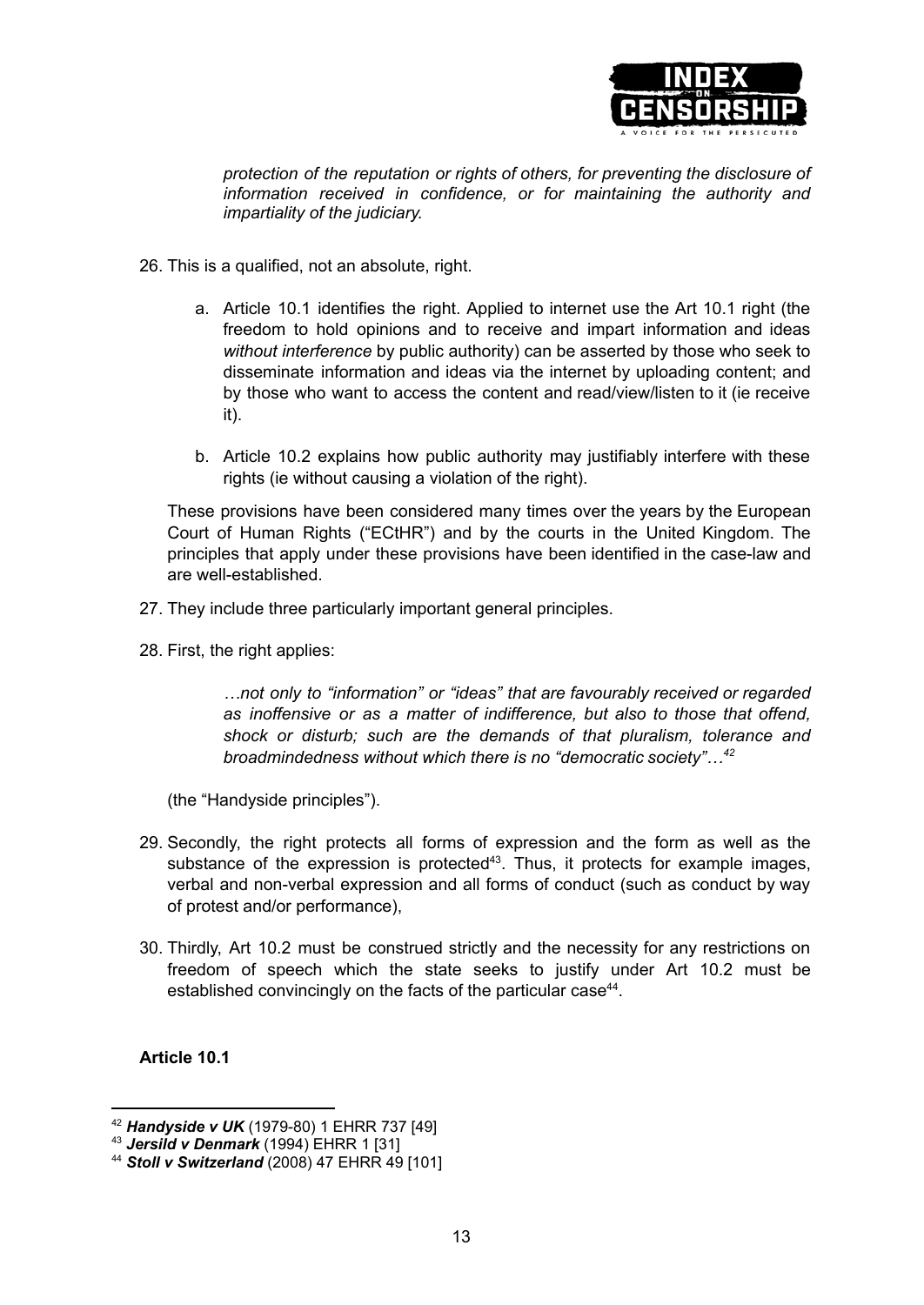

- 31. The right is "engaged" whenever there is an *interference* with it by *public authority*. This means that where there is an interference with the right within the meaning of Art 10.1, the state must justify the interference in the way envisaged by the provisions of Article 10.2. The requirements of Art 10.2 are considered below.
- 32. The concept of *interference* by public authority under the Convention is closely connected with status to complain of a violation of Convention right. This is known as *victim* status. See ECHR Art 34. A person cannot claim to be victim of a Convention right where they are not *directly affected* by a domestic law. But they can claim to be directly affected by it (and so a victim) where they are directly affected by an individual measure of implementation of the law (eg against them or a group including them) or where the operation of the law requires them to modify their behaviour to avoid such a measure<sup>45</sup>. These are issues that fall to be decided on the facts of the particular case<sup>46</sup>.
- 33. It is well established that there can be an Article 10.1 *interference* where restrictions upon freedom of expression which are imposed by a private body which is exercising public law functions, for example functions provided for statute 47 . In domestic law s.6(3) of the HRA is applied in deciding whether acts and/or omissions of a legal person or entity engage Convention rights. HRA s.6(3)(b) provides that a *person whose functions are functions of a public nature* must act compatibly with Convention rights. In applying this provision, our courts look closely at the nature of the functions undertaken by the entity, to see whether they are functions of a public nature<sup>48</sup>. Critical factors will always be whether the activity in issue has its origins in governmental responsibilities and whether the statutory regime compels those asserting the Convention right to rely on the entity concerned for the realization of the right.
- 34. Blocking access to the internet has been recognized by the ECtHR as an interference with the Art 10 right<sup>49</sup>.

## **Article 10.2**

35. This imposes three requirements which the state must establish to show justification for the interference. First that the interference was prescribed by law; secondly that it

<sup>45</sup> See eg *Klass v Germany* (1979-80) 2 EHRR 214 [33]-[34]; *Burden v UK* (2008) 47 EHRR 38 [33]-[35]

 $^{46}$  For a case where journalists were permitted to complain of the potential impact of a legislative regime on their Art 10 rights see *Bureau of Investigative Journalism v UK* App No 62322/14; 13.9.18

<sup>47</sup> See eg *Wingrove v UK* (1996) 24 EHRR 1

<sup>48</sup> See *YL v Birmingham City Council* [2008] 1 AC 95

<sup>49</sup> See eg *Ahmet Yildirim v Turkey* App No 3111/10; 18.12.12 [55]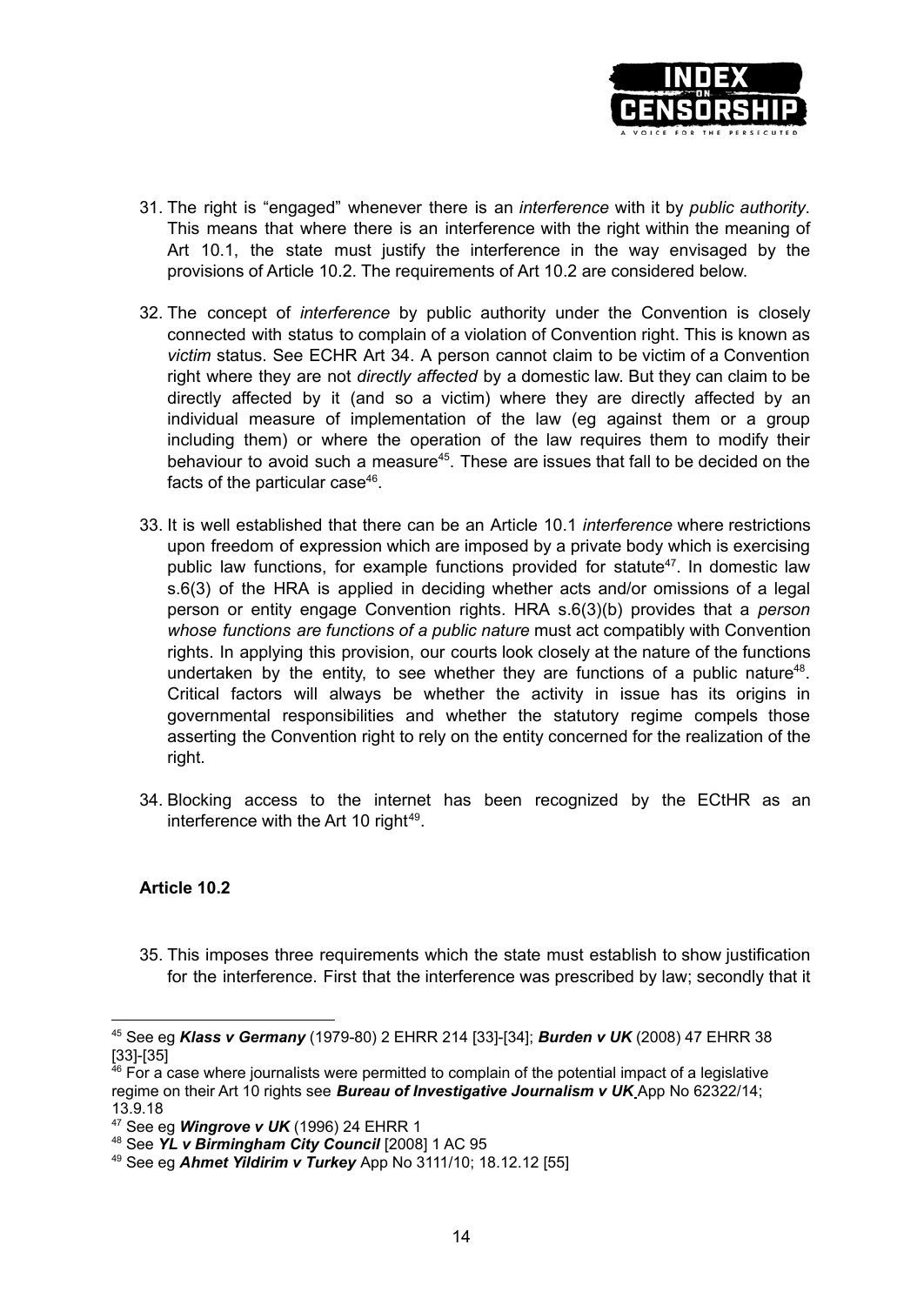

pursued one or more of the listed *legitimate aims* in the second half of Article 10.2; and thirdly that it was *necessary in a democratic society.*

36. The first is known as the principle of legality. It raises three distinct questions, identified by Lord Hope in *R v Shayler* [2003] 1 AC 247 thus:

> *[56]…The first is whether there is a legal basis in domestic law for the restriction. The second is whether the law or rule in question is sufficiently accessible to the individual who is affected by the restriction, and sufficiently precise to enable him to understand its scope and foresee the consequences of his actions so that he can regulate his conduct without breaking the law. The third is whether, assuming that these two requirements are satisfied, it is nevertheless open to the criticism on the Convention ground that it was applied in a way that is arbitrary because, for example, it has been resorted to in bad faith or in a way that is not proportionate...*

The ECtHR has cautioned against restrictions on speech that are too broad and therefore open to abuse through selective enforcement 50 . It has found that the principle of legality was not met where under domestic law *any opinion or idea that is regarded as offensive, shocking or disturbing can easily be the subject of* investigation*.* <sup>51</sup> Where laws are inappropriately vague and the way in which they will be applied is difficult to forsee, the quality of law issue may be secondary to the question of whether such laws *are necessary as general measures*. The conclusion may be that they are open to abuse in individual cases and incompatible with the *notions of equality, pluralism and tolerance inherent in a democratic society 52 .*

37. As to the third requirement: there must be relevant and sufficient reasons to support the restriction on free speech in issue; the restriction must correspond to a *pressing social need*; and it must be proportionate to the legitimate aim being pursued. See Lord Hope in *Shayler* (above) at [58]. These are again matters that must be decided by reference to the facts of the case (especially the form and content of the expression in in issue). Lord Hope went on to explain the matters that need to be considered *where a question is raised as to whether an interference with a fundamental right* such as the right to free speech is proportionate.

> *[61]…The first is whether the objective which is sought to be achieved—the pressing social need—is sufficiently important to justify limiting the fundamental right. The second is whether the means chosen to limit that right are rational, fair and not arbitrary. The third is whether the means used impair the right as minimally as is reasonably possible. As these propositions indicate, it is not enough to assert that the decision that was taken was a reasonable one. A close and penetrating examination of the factual justification for the restriction is needed if the fundamental rights enshrined in*

<sup>50</sup> See eg *Savva Terentyev v Russia* App No 10692/09; 28.8.18 [85]

<sup>51</sup> *Semir Guzel v Turkey* App No 29483/09; 13.9.16 [93]

<sup>52</sup> *Bayev v Russia* App No 67667/09; 20.6.17, esp [63] and [83]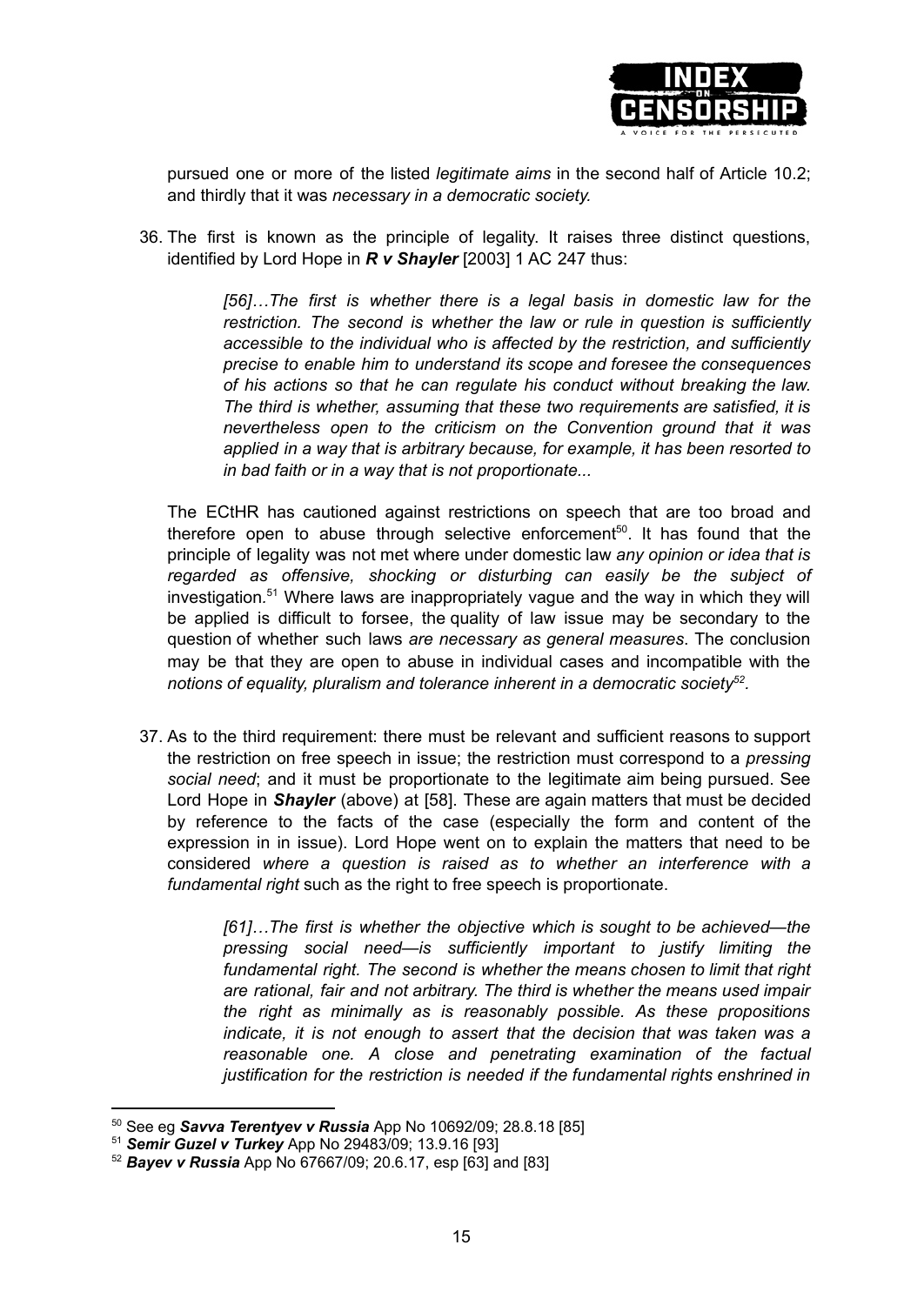

*the Convention are to remain practical and effective for everyone who wishes to exercise them.*

- 38. In applying these principles the ECtHR and the domestic courts recognize three broad categories of speech. Though particular acts of expression can include elements of more than one of these. These are: expression on matters of general public concern; commercial expression; and artistic expression.
	- a. The highest importance attaches to expression in the first category. This means that particularly strong justification under Article 10.2 is required for state interferences with this type of speech. It includes political expression and it is well established that there is very little scope under Article 10.2 for restrictions on political speech<sup>53</sup>. But it goes well beyond that, covering discussion of, and comment on, anything of public concern<sup>54</sup>.
	- b. The ECtHR recognizes that satire is a form of artistic expression and social commentary which, by its inherent features of exaggeration and distortion of reality, naturally aims to provoke and agitate. Accordingly, the case-law requires that any interference with the right of an artist – or anyone else – to use this means of expression must be examined with particular care<sup>55</sup>.
- 39. Under Article 10 the press and other media (as well as NGOs) are recognized as having a special place in a democratic society, as purveyors of information and public watchdogs. Restrictions on the Article 10 rights of the media and individual journalists are particularly closely scrutinized under Article 10. Especially where the activities relate to matters of public concern. This protection covers the news and information gathering activities of journalists, not just their publications. Thus, the Article 10 right of journalists embraces a strong right to protect their confidential journalistic material and sources<sup>56</sup>. The important features of this privilege are:
	- a. Acts of entities exercising statutory functions by which journalists are compelled to give up their privilege and provide information on their sources or by which access to confidential journalistic information is obtained constitute interferences with journalistic freedom of expression.
	- b. Because of the importance that attaches to this journalistic privilege in a democratic society and the potentially chilling effect that enforced disclosure/obtaining of such information has on the exercise of journalistic freedom of expression such measures cannot be compatible with Article 10 of the Convention unless justified by an *overriding requirement in the public*

<sup>53</sup> See eg *Bedat v Switzerland* (2016) 63 EHRR 15 [49]; and *Campbell v MGN Ltd* [2004] 2 WLR 1232 [148] (Baroness Hale)

<sup>54</sup> See classically *Bergens Tidende v Norway* (2001) 31 EHRR 16

<sup>55</sup> See eg *Eon v France* App No 26118; 14.3.13 [60]

<sup>56</sup> See *Goodwin v UK* (1996) 22 EHRR 123, esp [39], [40]; *Sanoma Uitgevers BV v Netherlands* [2011] EMLR4 [59]-[63]; [72]; [88]-[92]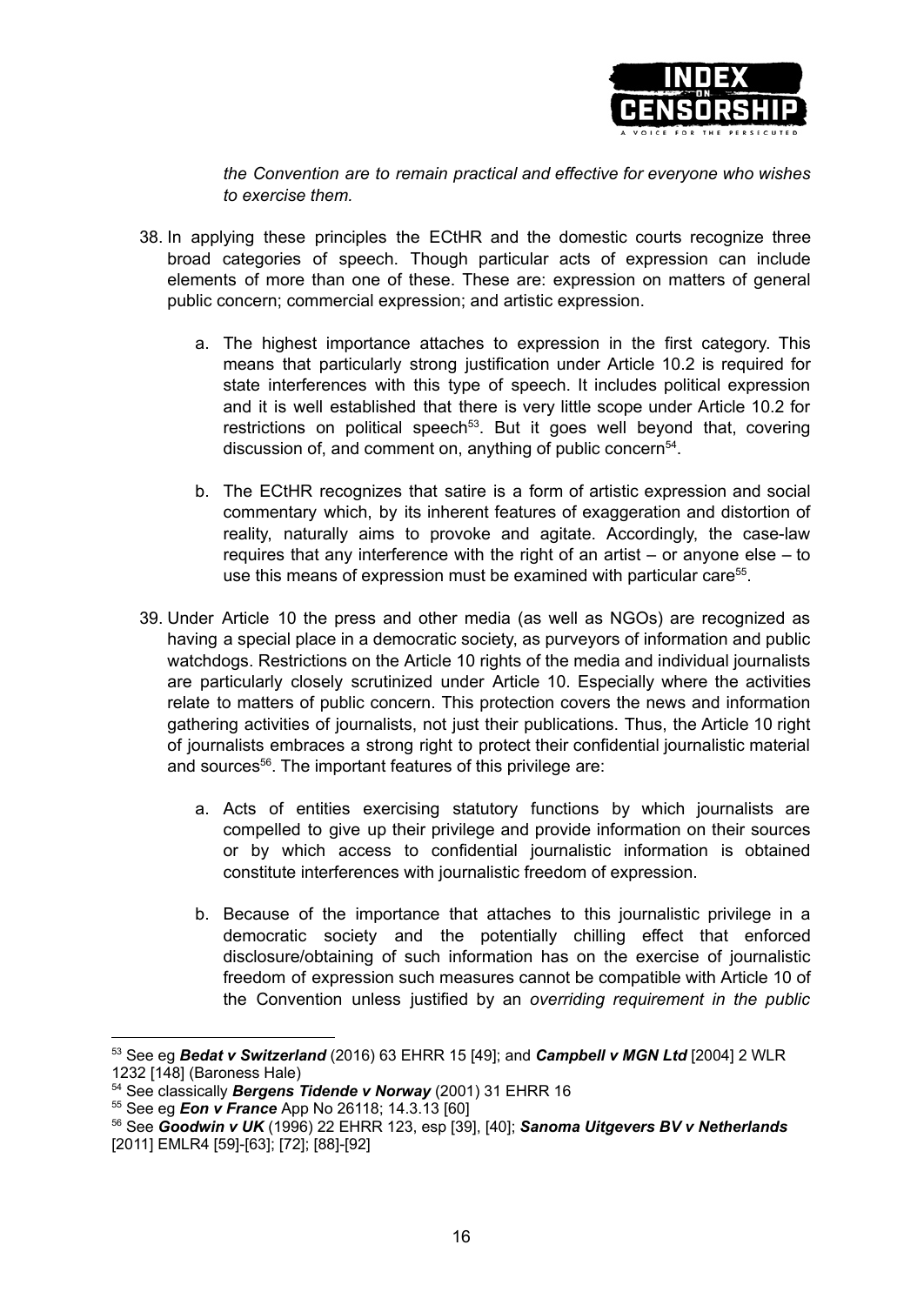

*interest.* The *overriding public interest* must be made out in applying the facts of the case to the test of necessity in a democratic society under Article 10(2).

- c. It is sufficient for the source protection right to be engaged that the material in issue is capable of identifying the source/s (ie it does not have to directly identify the source/s itself).
- d. Any such interference with the right to protect such sources/journalistic material must be attended with legal procedural safeguards commensurate with the importance of the principle at stake. These must include review by a judge or other independent and impartial decision-making body. The independent reviewer should have all the relevant facts before them and apply the Article 10 case-law principles. And the reviewer should have the power to refuse access where there is no *overriding requirement in the public interest* requiring the right to be restricted.

In the recent decision of the Grand Chamber of the ECtHR in *Big Brother Watch v* **UK** the court ruled that where legislation led to acquisition of confidential journalistic information/data (especially source identifying material) as a "*bycatch*" of a bulk interception operation

*…storage and examination by an analyst should only be possible if authorised by a judge or other independent and impartial decision-making body invested with the power to determine whether continued storage and examination is "justified by an overriding requirement in the public interest." 57*

## **Article 10 and use of the internet**

40. Recommendations of the Committee of Ministers are taken into account by the ECtHR and guide the development of the law under Article 10. Recommendation CM/Rec (2014) 6 of the Committee of Ministers to member States on a Guide to human rights for Internet users was adopted. The relevant part of the Recommendation stated:

> *3. The Internet has a public service value. People, communities, public authorities and private entities rely on the Internet for their activities and have a legitimate expectation that its services are accessible, provided without discrimination, affordable, secure, reliable and ongoing. Furthermore, no one should be subjected to unlawful, unnecessary or disproportionate interference with the exercise of their human rights and fundamental freedoms when using the Internet.*

The relevant parts of the Guide stated:

## *Access and non-discrimination*

<sup>57</sup> App No 62322/14: 25.5.21 at [45]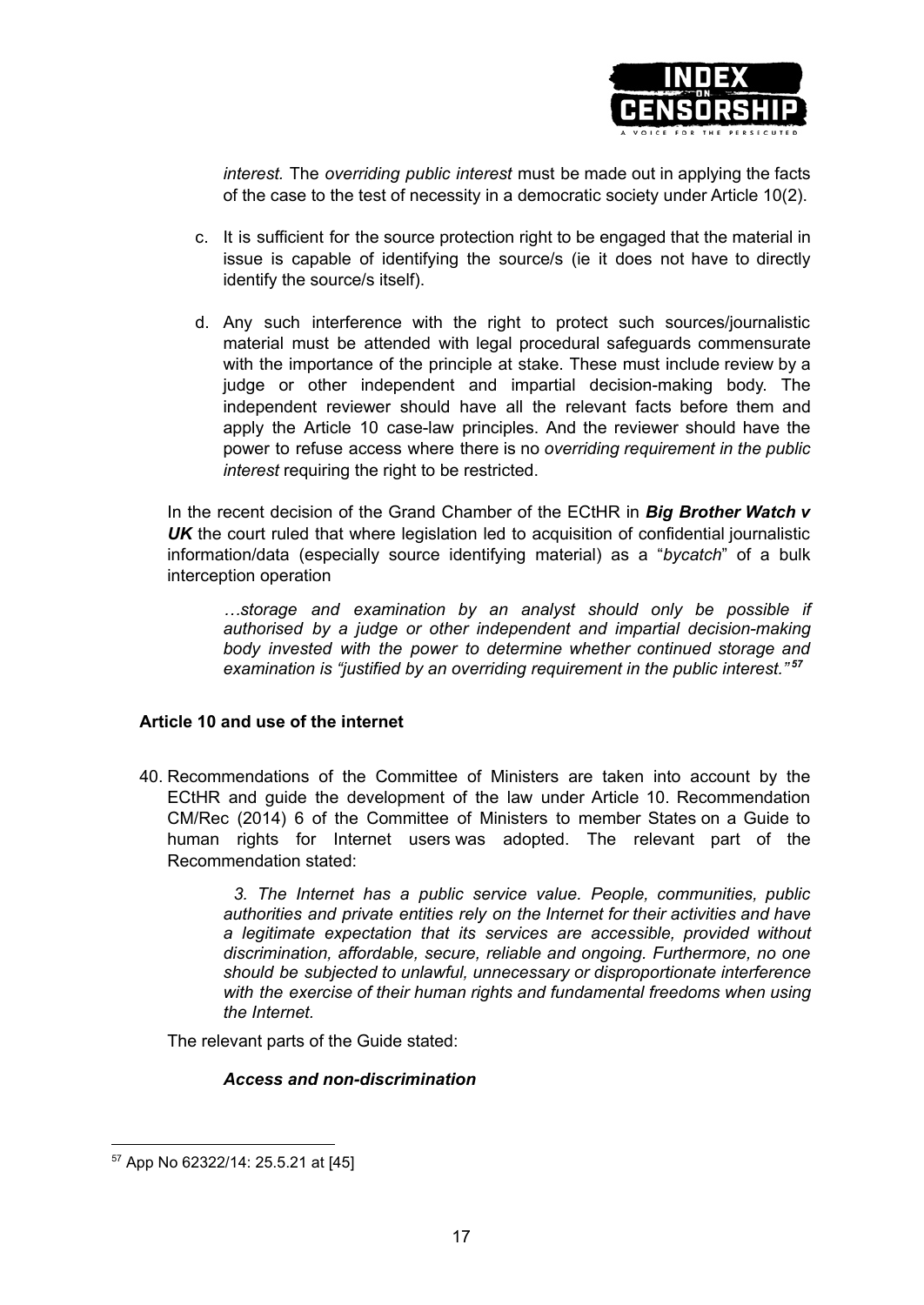

*1. Access to the Internet is an important means for you to exercise your rights and freedoms and to participate in democracy. You should therefore not be disconnected from the Internet against your will, except when it is decided by a court. In certain cases, contractual arrangements may also lead to discontinuation of service but this should be a measure of last resort.*

#### *Freedom of expression and information*

*You have the right to seek, receive and impart information and ideas of your choice, without interference and regardless of frontiers. This means:*

*1. you have the freedom to express yourself online and to access information and the opinions and expressions of others. This includes political speech, views on religion, opinions and expressions that are favourably received or regarded as inoffensive, but also those that may offend, shock or disturb others. You should have due regard to the reputation or rights of others, including their right to privacy;*

*2. restrictions may apply to expressions which incite discrimination, hatred or violence. These restrictions must be lawful, narrowly tailored and executed with court oversight;…*

*4. public authorities have a duty to respect and protect your freedom of expression and your freedom of information. Any restrictions to this freedom must not be arbitrary, must pursue a legitimate aim in accordance with the European Convention on Human Rights such as, among others, the protection of national security or public order, public health or morals, and must comply with human rights law. Moreover, they must be made known to you, coupled with information on ways to seek guidance and redress, and not be broader or maintained for longer than is strictly necessary to achieve a legitimate aim ..."*

41. The ECtHR has ruled that denial of access to the internet may give rise a violation of a person's Art 10 rights<sup>58</sup>.

## **Discussion and advice**

42. If the Bill is enacted, many further, important features of the regulatory regime it proposes will remain to be worked out before it comes into effect. Most notably regulations will have to be made describing/defining content which is *harmful* to adults (and children). OFCOM guidance codes of practice will remain to be promulgated. So will the Secretary of State's strategic priority statement and guidance to OFCOM.

<sup>58</sup> See for example: *Ahmet Yildirim v Turkey* App No 3111/10 18.12.12; *Kalda v Estonia* App No 17429/10; 19.1.16.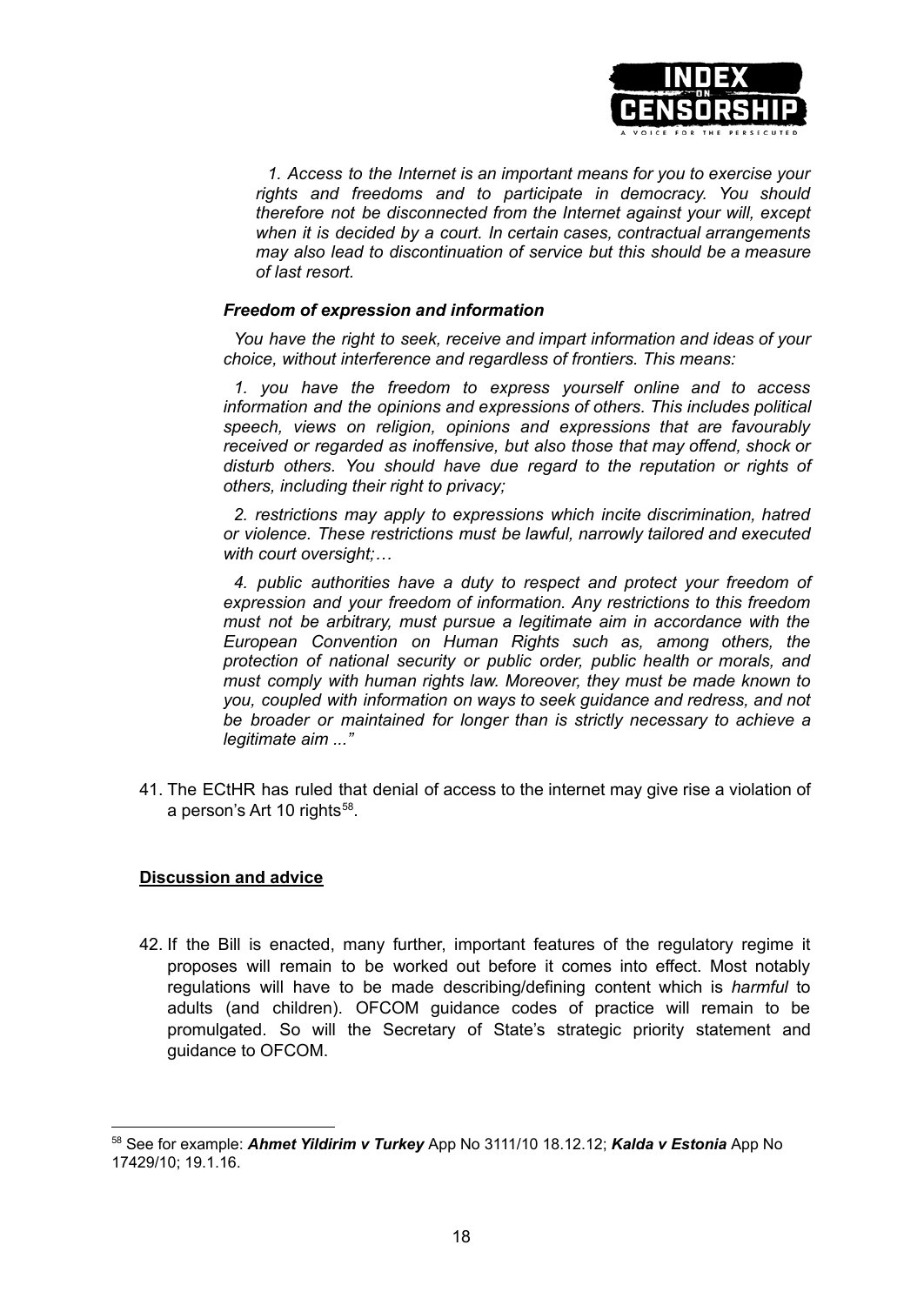

43. But it is possible to identify the fundamental flaws in the proposed regime and the likely impact of the same, by close consideration of the proposed primary legislation.

## *Interferences with Article 10 rights*

- 44. The most important flaw is the failure of the Bill to recognize that the operation of the regime will lead to "*interferences*" with the Article 10.1 right, as this concept is understood in the law under Article 10.1.
- 45. As CM/Rec (2014) 6 acknowledges, there can be circumstances in which, absent legislation, decisions under the terms of service of providers will lead to restrictions by ISPs on use of that service as a last resort. Currently this may include cases where ISPs acquire specific knowledge of illegal content hosted by them, for which they then become potentially liable. Here they lose their immunity from liability under the e-commerce Directive<sup>59</sup> and may feel compelled, having been put on notice, to take down the material as being illegal.
- 46. But if this legislative regime comes into force there will be very many more restrictions on internet use and, critically, these will be the result of the operation of the legislation. Rather than decisions made by ISPs as private entities providing a commercial service. Indeed, this is the whole point of the Bill. This is what it is setting out to achieve.
- 47. The restrictions will result from the ISP's, required to do so by the legal duties imposed on them under the regime, identifying, and acting to restrict access to, quantities of online content (identified by their technology as *illegal* or *harmful* content in the language of the Bill) and/or acting against those who create and upload it.
- 48. The pressure to restrict that will be imposed on ISPs is apparent from the summary of the Bill above. The obligations to identify content considered objectionable under the regime are many and wide-ranging. So are the categories of content identified in the Bill. If ISPs appear to OFCOM to be falling short on their obligations to identify and restrict such content they can be investigated, forced to apply them more strictly and sanctioned if they do not. Codes of practice can be made yet more detailed/prescriptive. The attraction to ISPs of taking the measures prescribed in a code of practice are obvious. They will be deemed to have complied with the relevant duty if they do so<sup>60</sup>.
- 49. Pressure will come from the top down under the proposed statutory regime. The government can impose pressure on OFCOM as to how they direct the ISPs to carry out those duties in particular by requiring modifications to the codes of practice. Clause 40(1)(a) indicates a wide power in the Secretary of State to require changes to draft codes.

<sup>59</sup> Directive 2000/31/EC Arts 14 and 15.

 $60$  Clause 45(1)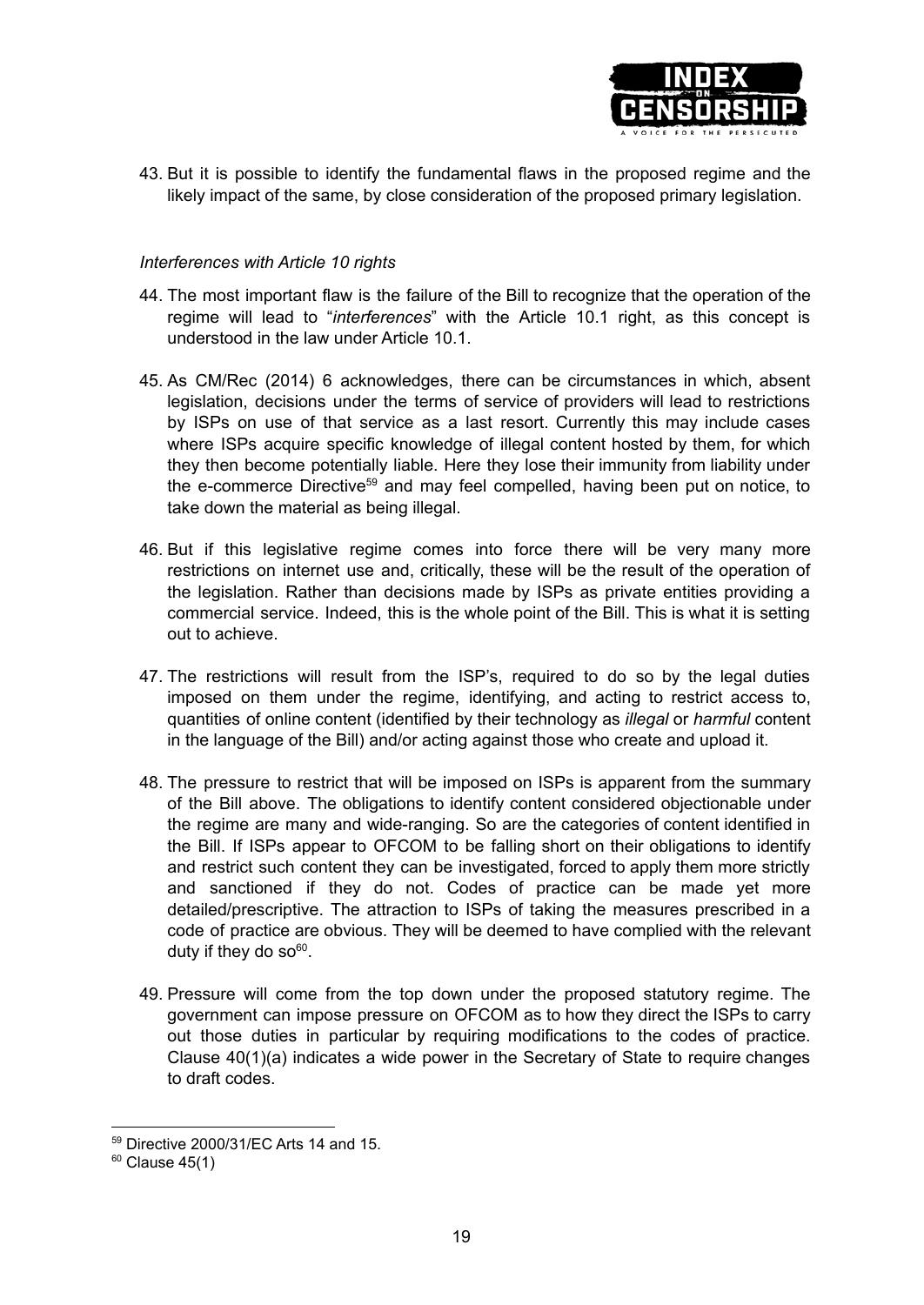

50. The end result will be that many internet users will be directly affected by the law, either as a result of implementation measures taken by the ISPs under the law or because they will have to modify their behaviour (including self-censoring) to avoid such measures. In my view the analysis and conclusion are the same under the domestic law (ie applying HRA s.6(3)(b)). Where the acts/omissions of the ISP which interfere with the Art 10 right in play will be the result of the statutory duties imposed on them by the statutory regime, the ISP would have to act compatibly with the principles under Art 10 of the Convention. This will be so even if the ISP is acting against a user with whom it has a contractual arrangement. This is because the restriction on free speech will not be the consequence of any private arrangement with the user, but rather the result of the legislative regime imposed by government and overseen by OFCOM. Here the government must accept that, by making the legislation, it has assumed responsibility for protecting citizens against online content it perceives to be harmful. So, the activity of the ISP will be one which has its origins in governmental responsibilities. The statutory regime will compel those exercising the Convention right of freedom of expression to rely on the decision making of the ISP for the realization of the right.

## *Compliance with Article 10.2 principles.*

- 51. The critical question then is, will ISPs identify and act against content and content providers only in a way that meets the strict conditions for justified state interferences with free speech under Article 10.2?
- 52. The answer is, in my view, clearly no.
- 53. This is not to say that there will not be very many cases in which an outcome under the legislative regime, involving an interference with Article 10 rights, will be justifiable under Article 10.2. Though these might, perhaps, sometimes be outcomes more by accident than by design. My concern is about the cases where this would not be the outcome.
- 54. This is so for many reasons, again apparent from the proposed regime. It is not possible to discuss all of them in this Advice. But the key concerns are as follows.
- 55. Most importantly, the regime proposed by the Bill does not contain the statutory safeguards that would be required to prevent or limit the risk of violations of the right. It is not drafted in a way that recognizes the risk of violations of the Article 10 right and that mandates ISPs to carry out their statutory functions in accordance with the important Article 10.2 principles identified above.
- 56. In addition, the categories of potentially proscribed content and of the obligations imposed on regulated ISPs are very wide indeed.
	- a. That the former is the case is apparent from the very many examples of potentially *illegal* content under the Bill. Exactly what the designations of priority content *harmful to adults* will cover is not clear. But the statutory test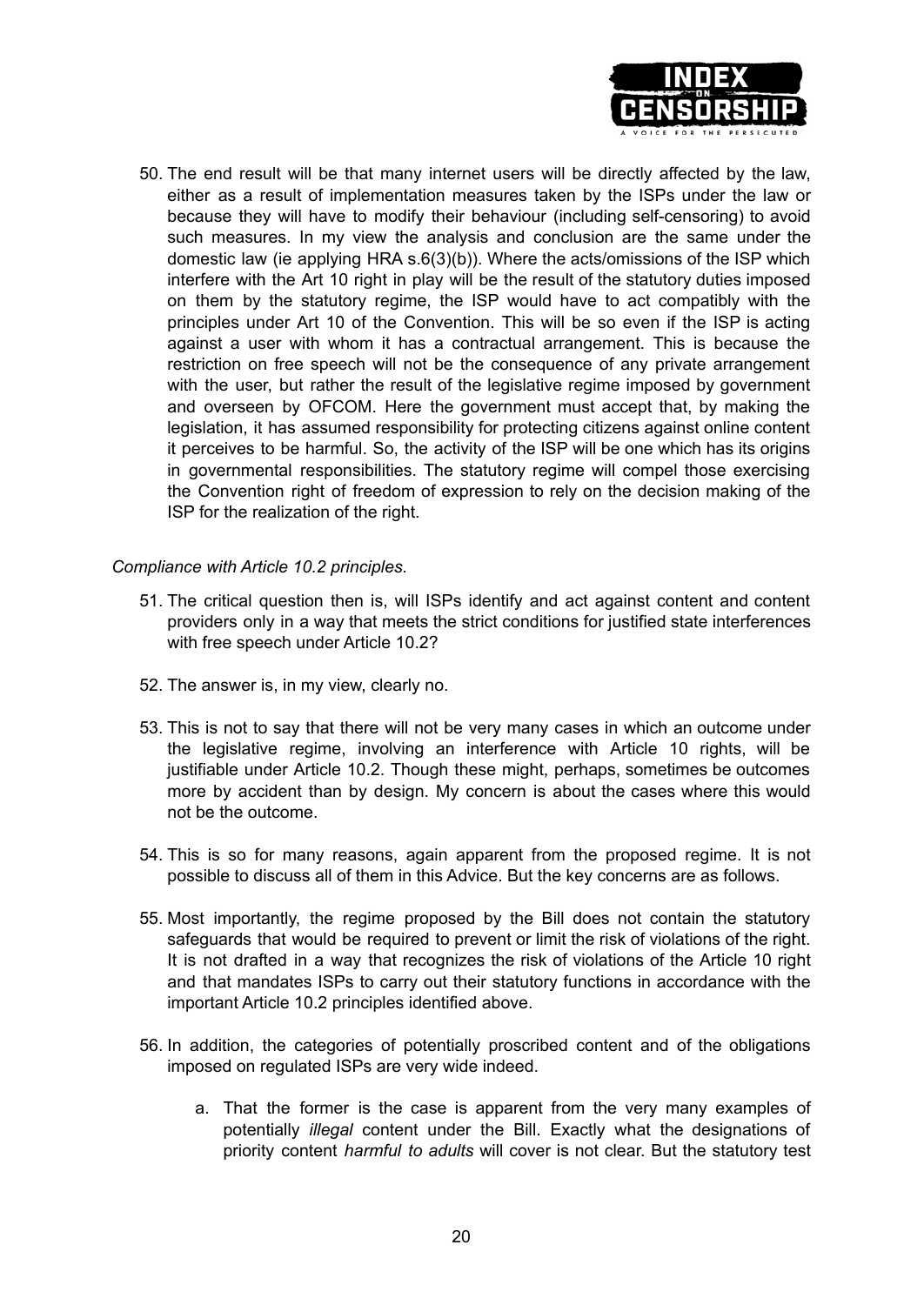

for such content is vague and does not suggest a high threshold. This is that it *presents a material risk of significant harm to an appreciable number of adults*. This is very subjective and gives the Secretary of State much scope to designate content as harmful to adults. The residual *other content harmful to adults* category similarly gives ISPs wide powers to identify particular content as harmful to adults.

b. The ISPs and search engines can, and are encouraged to, act against content in each category even if it is not actually illegal or harmful to adults as defined under the statutory regime. They only need to *reasonably* consider it to be so.

These provisions incentivize and facilitate wide ranging interferences with free speech rights, without any obligation to assess them against Article 10.2 criteria. It seems obvious that much content, or provision of/access to content, would be restricted under the proposed regime without either a legitimate aim and/or where there is no pressing social need to do so.

- *57.* The lack of precision in the Bill when it seeks to identify content that may be restricted is also of great concern. It leaves open the strong possibility of challenges to the implementation of the proposed regime identifying a failure to respect the principle of legality. This is most obviously so in relation to the identification of content *harmful to adults* provisions in clause 54.
	- *a.* As drafted the residual category is, in my view, too broad and therefore open to abuse through selective/arbitrary enforcement by ISPs. This is because the underlying concept of *harm* from internet speech is inherently vague. It cannot, by definition, connote physical damage and so, presumably, must connote some form of unspecified mental damage. But the Bill does not define or limit the mental damage in issue. And the risk of such harm resulting is placed at an extremely low level, again vaguely expressed – ie merely a *material risk of significant harm to an appreciable number* of adults (emphasis added);
	- *b.* It is possible that the regulations designating some content as *priority* content harmful to adults, will identify categories of such content more precisely. But even this seems unlikely. The designation is only to be by *description* of the content. The content will still have to present the same risk. There will also be much scope for challenges to the lawfulness of particular descriptive categories of content (ie as not meeting the statutory *material risk of significant harm to an appreciable number* of adults condition for identifying such content by description).

Indeed, in my view this aspect of the legal regime will inevitably be so vague that the quality of law issues will be secondary to the question of whether such a law is necessary as a general measure. It is difficult to see how it is, given the extent to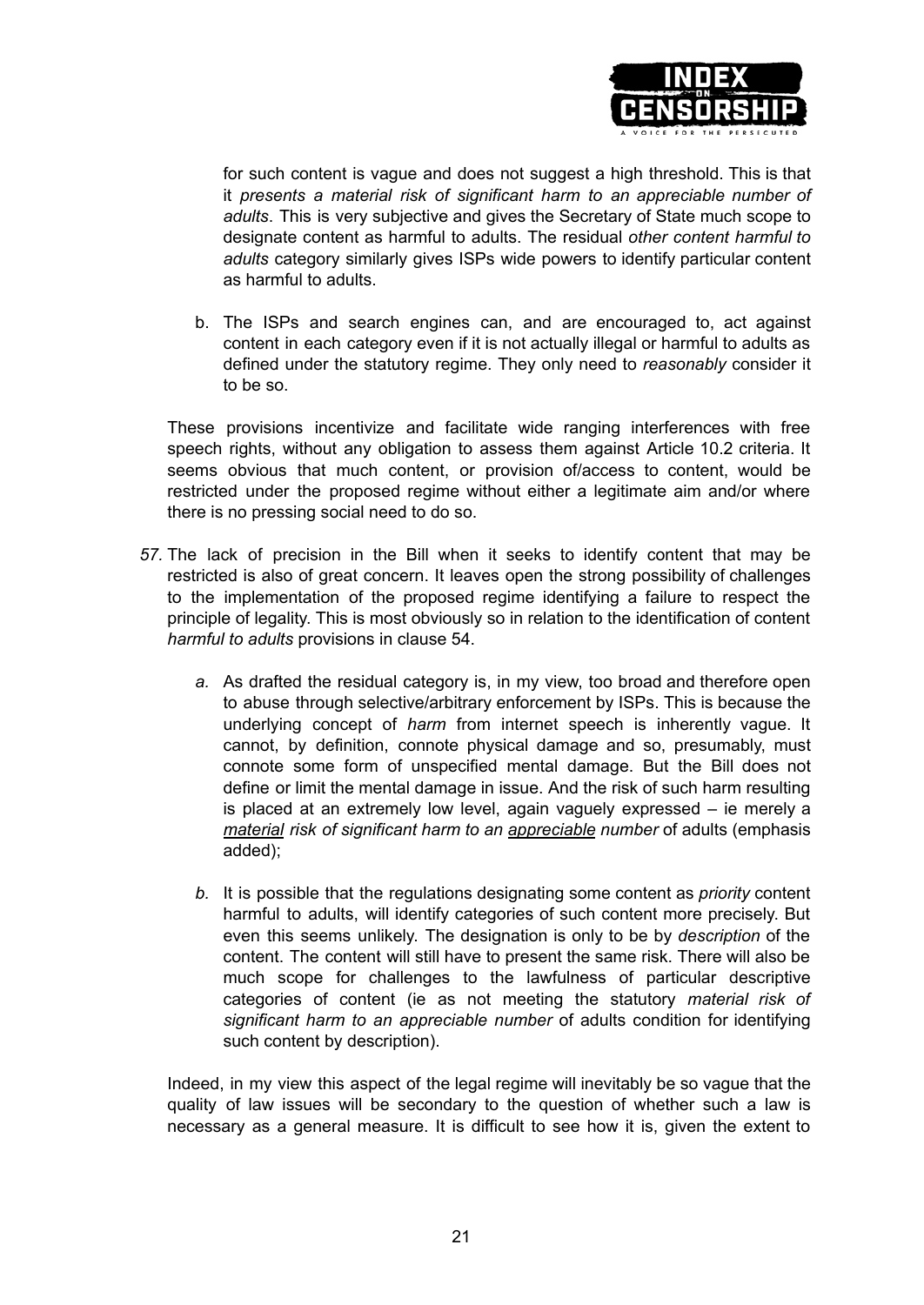

which legitimate/protected speech will be wrongly restricted and the tendency that such a law will have to chill such expression on the internet.

- *58.* There is no suggestion anywhere in the Bill that there will be a *close and penetrating examination of the factual justification* for restrictions, of the sort identified by Lord Hope in *Shayler.* Quite the contrary is the case. The third requirement under Article 10.2 (that the restriction is *necessary in a democratic society*) requires nuanced and evaluative judgments to be made on the facts of each individual case. This is particularly so where the important Handyside principles are in play and latitude has to be given to speech that many might regard as offensive, shocking or disturbing.
- *59.* There is no realistic prospect of such judgments being made properly and consistently by technology. Or indeed by employees of ISPs.
- 60. Obvious examples of where this will be problematic are assessments of potentially *illegal* content or of satirical content (which lends itself to being wrongly assessed by technology as either *illegal* or harmful).
- *61.* To take one possible example of possible *illegal* content. Section 13(1A) of the Terrorism Act 2000 is a listed offence in Schedule 5. It criminalises publication of an image of something (an *"article"*) *in such a way or in such circumstances…as to arouse suspicion* that a person is a supporter of a proscribed organisation. This could be tee shirt or a badge or a banner with text. A police officer or prosecutor would have to make difficult decisions, assessing the article, identifying a particular proscribed organisation and then assessing any apparent link between the *article* appearing in the image and the organisation. The chances of technology or an ISP employee making the right decision in such cases are remote. The other listed offences are mostly similarly difficult to judge, even for prosecutors and police. In the 21<sup>st</sup> century statutory criminal offences tend to be identified in pieces of dense, complex drafting.
- *62.* The absence of any recognition of the risk of violations of the Article 10 right, and any requirement for ISPs to carry out their statutory functions in accordance with Article 10.2 principles, is most concerning however in relation to the *harmful to adults* category.
- *63.* The elusive nature of this category means that a particularly *close and penetrating examination of the factual justification* for any restriction would be required. The legitimate aim/s to be pursued might be appropriately identified as protection of health or morals, or of the rights of others. But in the vast majority of cases, it would be impossible for an algorithm or an employee of an ISP to evaluate properly whether there was a pressing social need to act against such content in pursuance of such an aim or whether a particular restriction was proportionate. Even if such an evaluation were mandated under the legislation, which it is not. In these cases, such an evaluation would challenge a professional judge with all the relevant evidence before them. Under this regime the decision-taking process would be far removed from this sort of exercise.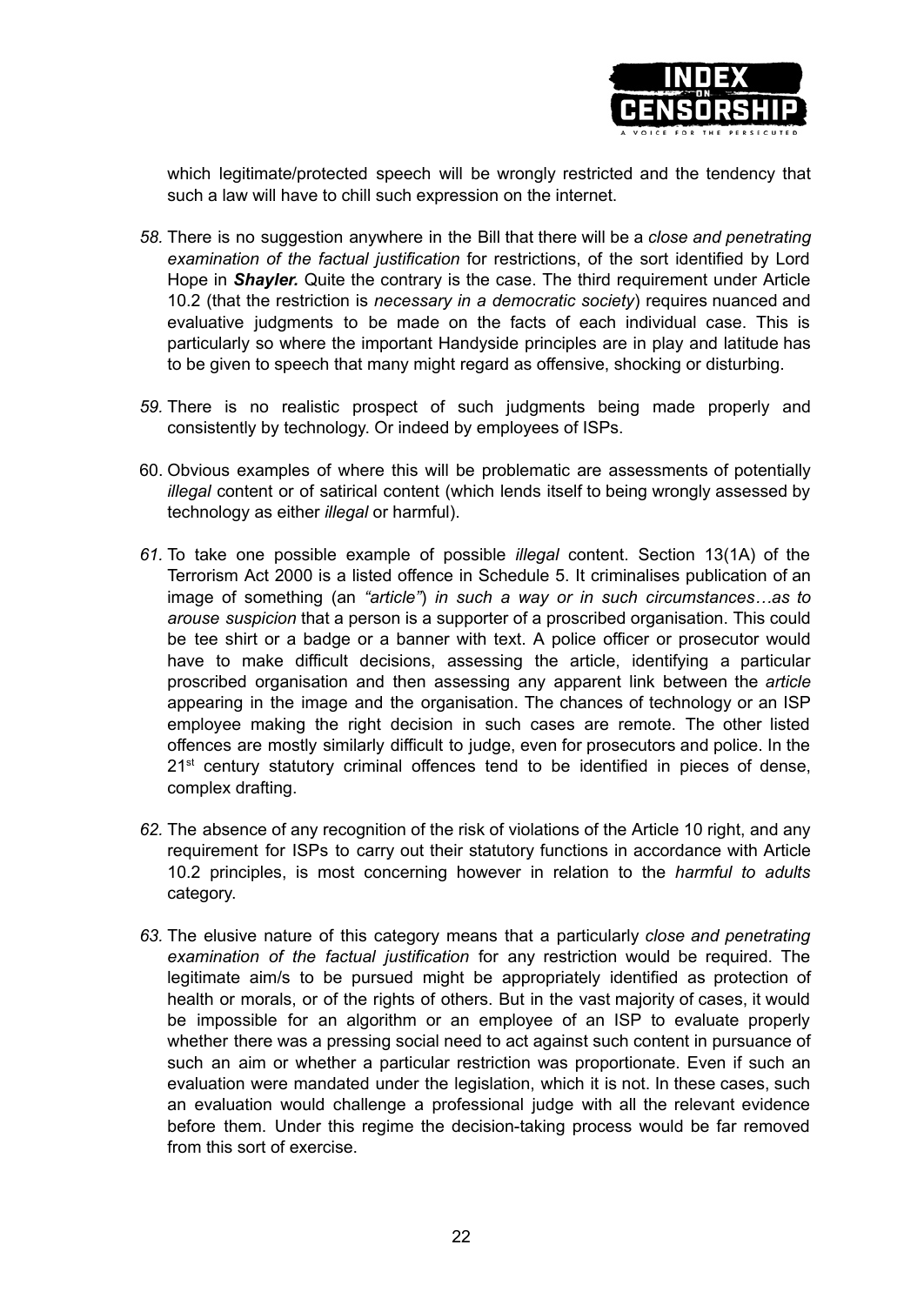

*64.* It is already well understood that content moderation by ISPs adversely affects certain groups disproportionately. There are well known examples of content relating to LGBTQ sexual health or women's health being restricted. And content in Arabic or Urdu is more likely to be restricted than English language content. The risks of such unjustifiable outcomes being multiplied if the regime includes this category are obvious. Such outcomes are clearly incompatible with notions of equality, pluralism and tolerance inherent in a democratic society.

## *Clauses 15 and 16*

- *65.* Clause 15 purports to give some greater protection, where it applies, to content of *democratic importance.* But its value in protecting rights to freedom of expression will be limited. This is because it does not mandate strong protection, as under Article 10, for expression on all matters of general public concern. Under the Strasbourg case-law this is a fact sensitive, open-ended category and is not limited to expression about matters of such concern to do with events in the United Kingdom. It can include matters relating to parts of the world other than the particular European state in which the speech falls to be protected. The type of speech identified in clause 15 is, by contrast, very limited. It covers only expression *specifically intended to contribute to democratic political debate* in the UK.
- *66.* Clause 16 purports to give some greater protection, where it applies, to *journalistic content.* But its value is, similarly, extremely limited. It does not mandate protection in principle for all journalism, or even all journalism of public interest value. It only covers what is reasonably considered to be *UK-linked* journalism. This requires that UK users of the service are the or a target *market* for the content and that the content is *likely to be of interest to a significant number of UK users 61 .* This severely restricts the value of this provision in protecting online speech.

# *Clauses 19(2) and 29(2)*

*67.* These impose an indistinct duty to have regard to the importance of protecting: *users' right to freedom of expression within the law 62* ; *the rights of users and interested persons to freedom of expression within the law 63* . It is not clear what right is being referred to in these clauses. But they appear to reflect the old common law maxim that a citizen can say anything provided it is not prohibited by law. It is certainly not a reference to the Article 10 right which is fundamental, supranational human right that is not dependent on compliance with domestic laws. The value of these provisions in protecting free speech online is again extremely limited. They do not mandate presumptive protection for the right to a wide freedom of speech, which can only be restricted in clearly defined, limited circumstances, in the way Article 10 does.

 $61$  Clause 16(9)

 $62$  Clause 19(2)

 $63$  Clause 29(2)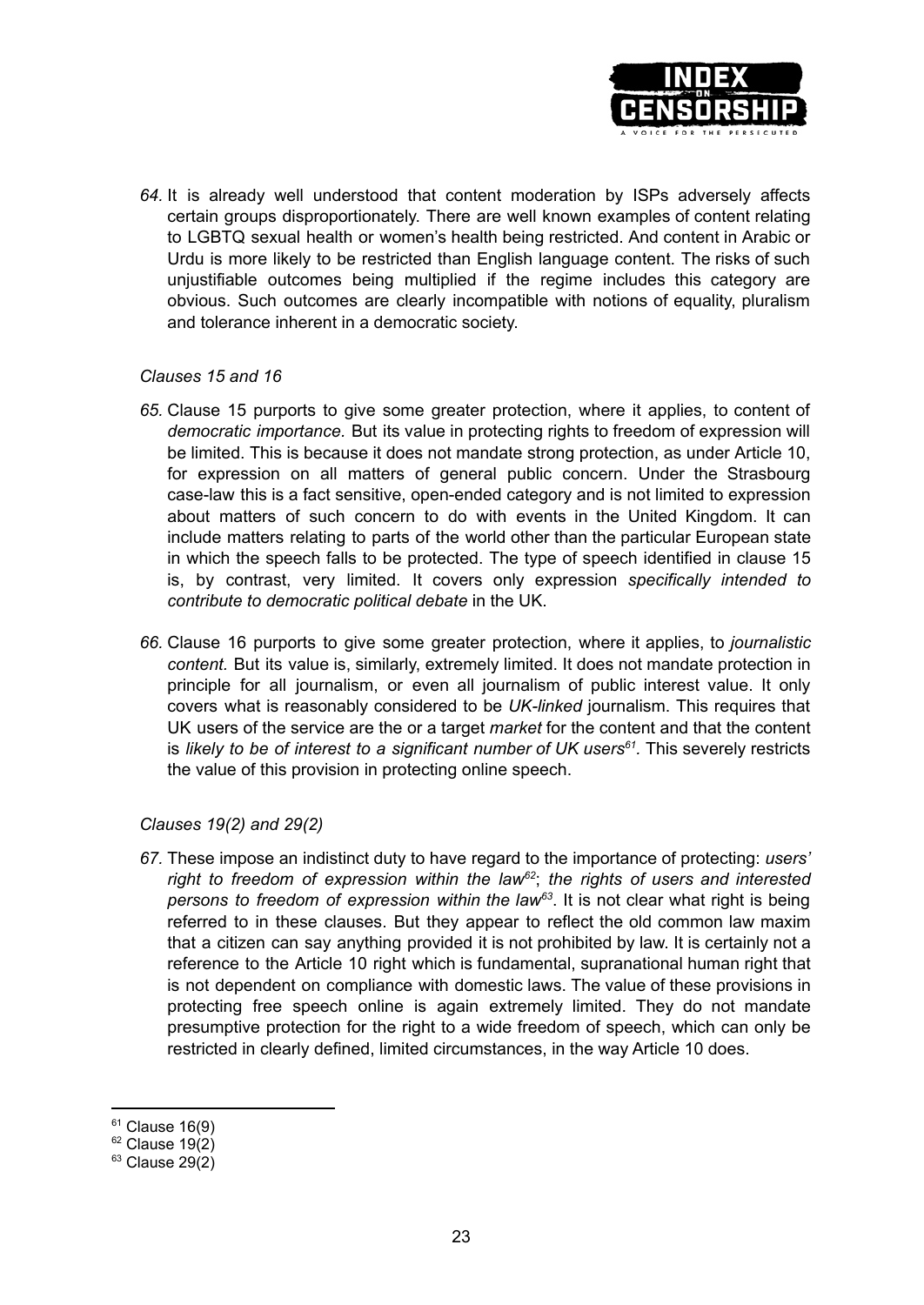

#### *Confidential journalistic information*

- 68. It is difficult to predict how the use of technology encouraged (and in some cases to be required) under the proposed statutory regime will affect the rights of journalists to protect their confidential information/sources. On the face of the Bill there appears to be a risk that ISPs, and possibly OFCOM, may access such material in carrying out their statutory functions. There is certainly no recognition in the Bill of this possibility and no protection provided for the enhanced rights given under Article 10 to protect the confidentiality of such material. In my view there should be. These should be statutory safeguards that meet the requirements of the *Goodwin, Sanoma* and *Big Brother Watch* line of authority discussed above. These principles are clear, well-established and specific to this right. Clauses 15, 16, 19(2) and 29(2) would not provide the required protection for these rights because they are not drafted with Article 10 or these rights in mind. This is another matter of concern. And another potential route to violations of Article 10 rights.
- 69. I would be happy to discuss the contents of this Advice and any matters arising out of them with my clients.

#### **GAVIN MILLAR QC**

**Matrix**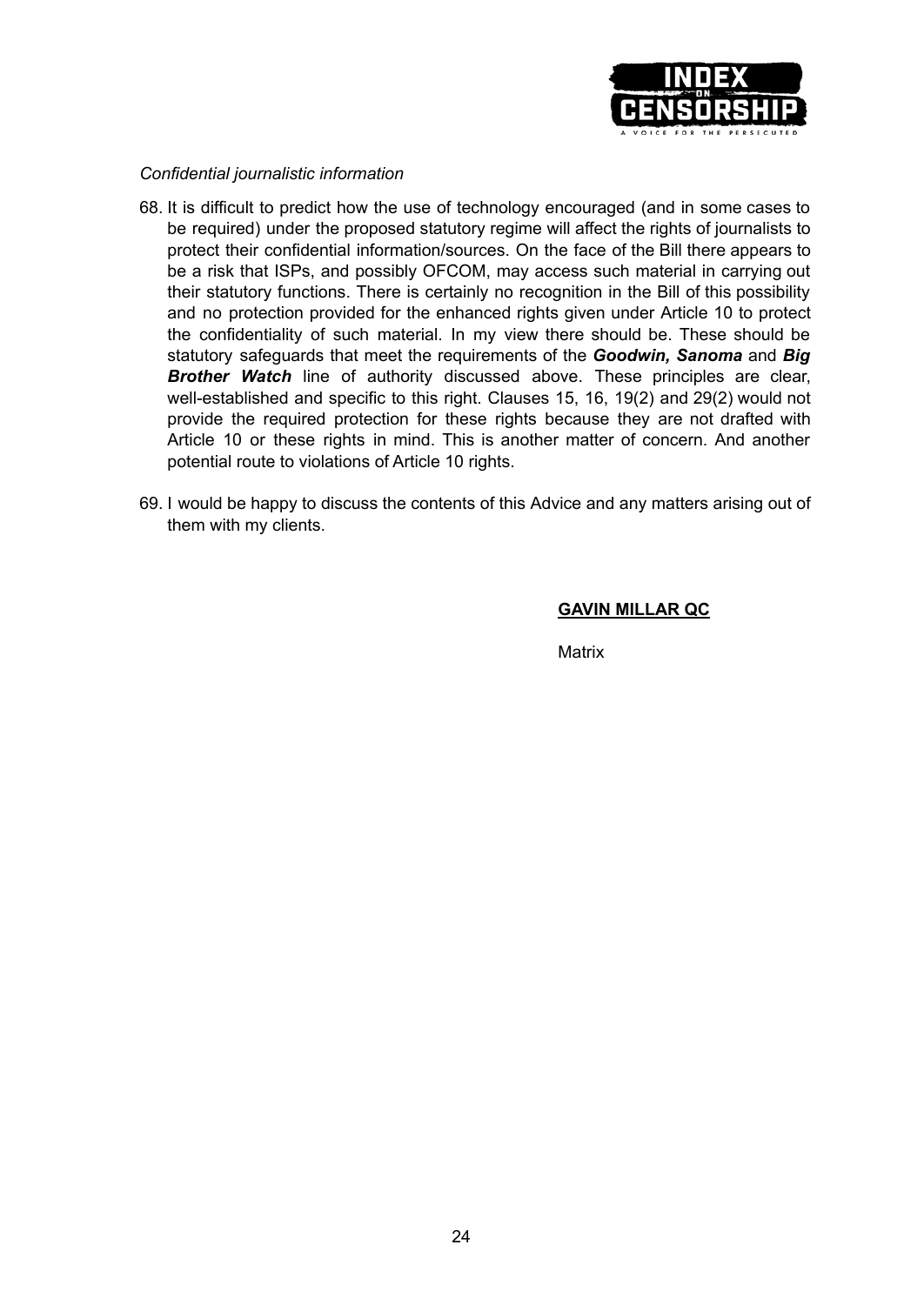

## **Key Recommendations**

The Bill requires a 'free speech health check' through the Committee Stage in Parliament to protect against restrictions being imposed on users which do not meet the strict criteria laid down by the European Court of Human Rights for state interferences with the right to freedom of expression.

# **1. Protecting freedom of expression**

**Section 19 of the Bill** sets out companies' duties to protect Freedom of Expression in relation to user-to-user services. **The duties, as currently drafted, are quite broad and vague.** The protections need to be strengthened. It needs to be beefed up so that social media companies have a proper set of competing duties that need to be balanced. **We should ensure Freedom of Expression duties are legislated for in a far more explicit way** through express provisions for protected characteristics (legal speech by minority groups such as religious groups women/ethnic minorities/LGBTQ/disabled. This model is analogous to Religous Organisations' carve out on gay marriage in the Marriage (Same Sex [Couples\)](https://assets.publishing.service.gov.uk/government/uploads/system/uploads/attachment_data/file/306000/140423_M_SSC_Act_factsheet__web_version_.pdf) [Act](https://assets.publishing.service.gov.uk/government/uploads/system/uploads/attachment_data/file/306000/140423_M_SSC_Act_factsheet__web_version_.pdf).

#### **Enhanced rights to freedom of expression**

#### **19 Duties about freedom of expression and privacy**

*(1) This section sets out the duties about freedom of expression and privacy which apply in relation to regulated user-to-user services as indicated by the headings.*

*The duties about rights to freedom of expression and privacy in relation to user-to-user services, as referred to in this section, are.*

*All services*

*(2) A duty to have regard to the importance of—*

*(a) protecting users' right to freedom of expression within the law, Including (but not limited to) the protected*

*characteristics of ethnic minority communities, LGBTQ+ communities, and persons with disabilities and*

*(b) protecting users from unwarranted infringements of privacy, when deciding on, and implementing, safety policies and procedures.*

*(c) protecting users' right to freedom of religion*

*(d) protecting users' right to liberty and security*

*(e) protecting users' right to freedom of thought and conscience*

*(f) protecting users' right to freedom of assembly and association*

*(g) protecting users' right to life*

*(h) protecting users' right to freedom of press*

*(i) protecting users' right to freedom of petition*

*(j) protecting users' right to freedom from unreasonable searches and seizures*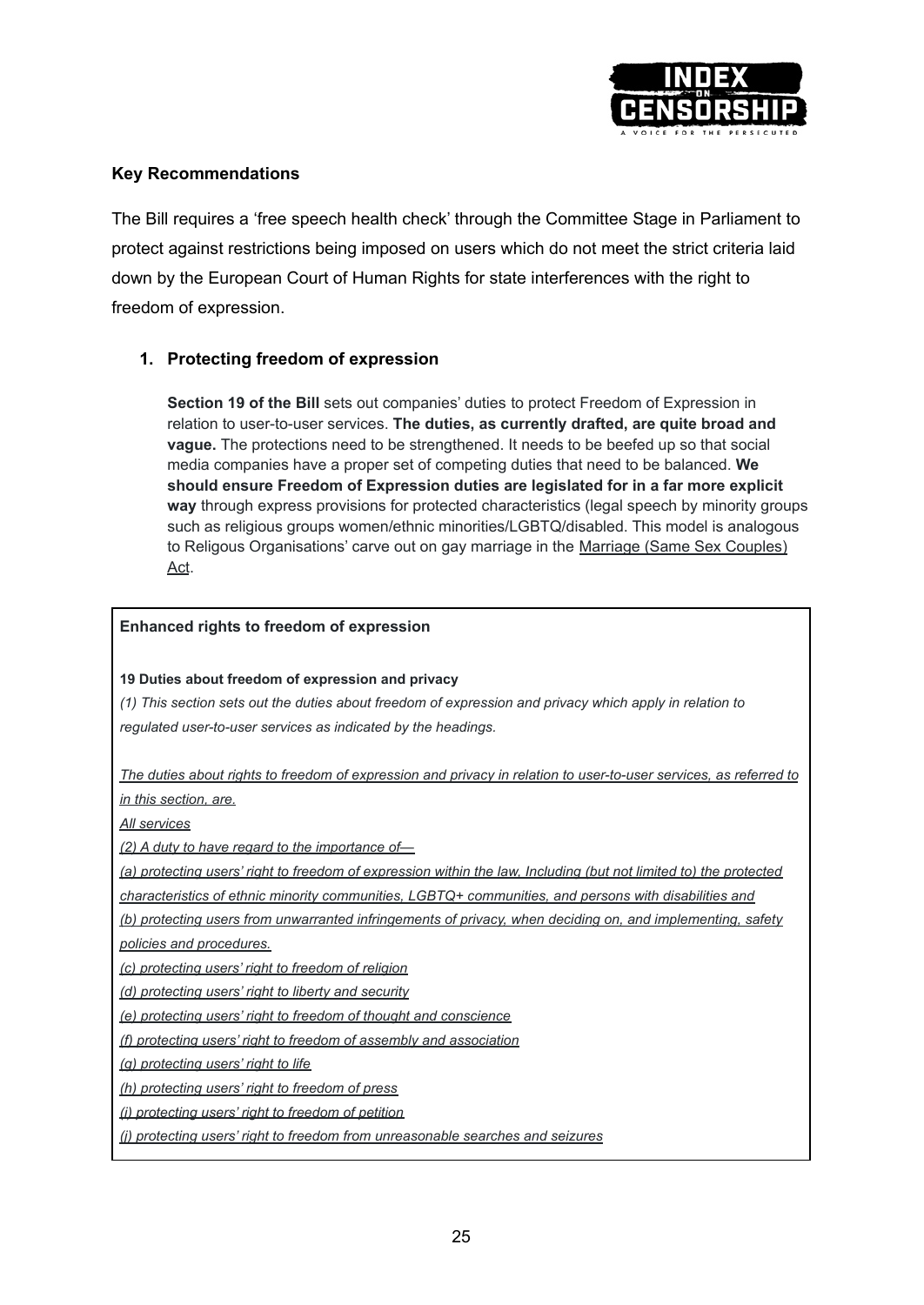

## **2. Removing Legal But Harmful speech**

**Removal of the Duty of Care and all reference to its structure in sections 5 and 6 of the Bill** would fundamentally ensure that speech online was treated the same as speech offline. **If the Duty of Care is not removed, it should at the very least be amended to apply to effect illegal content only** (as set out by the Lords Committee in their report) and 'legal but harmful' content should be excluded from the duties that require codes of practice.

#### **Amendments Proposed**

**Part 3 — Providers of regulated user-to-user services and regulated search services: duties of care**

#### *Chapter 2: Providers of User-to-User services: Duties of Care*

*13 Safety duties protecting adults*

*(1) This section sets out the duties to protect adults' online safety which apply in relation to Category 1 services.*

*(2) A duty to summarise in the terms of service the findings of the most recent adults' risk assessment of a*

*service (including as to levels of risk and as to nature, and severity, of potential harm to adults).*

*(3) A duty to include provisions in the terms of service specifying, in relation to each kind of priority content that is harmful to adults, that is to be treated in a way described in subsection*

*(4), which of those kinds of treatment is to be applied.*

*(4) These are the kinds of treatment of content referred to in subsection (3)—*

*(a) taking down the content;*

*(b) restricting users' access to the content;*

*(c) limiting the recommendation or promotion of the content;*

*(d) recommending or promoting the content.*

*(5) A duty to explain in the terms of service the provider's response to the risks relating to priority content that*

*is harmful to adults (as identified in the most recent adults' risk assessment of the service), by reference to—*

*(a) any provisions of the terms of service included in compliance with the duty set out in subsection (3), and*

*(b) any other provisions of the terms of service designed to mitigate or manage those risks.*

*(6) If provisions are included in the terms of service in compliance with the duty set out in subsection (3), a duty to ensure that those provisions—*

*(a) are clear and accessible, and*

*(b) are applied consistently in relation to content which the provider reasonably considers is priority content that is harmful to adults or a particular kind of priority content that is harmful to adults.*

*(7) If the provider of a service becomes aware of any non-designated content that is harmful to adults present on the service, a duty to notify OFCOM of—*

*(a) the kinds of such content identified, and*

*(b) the incidence of those kinds of content on the service.*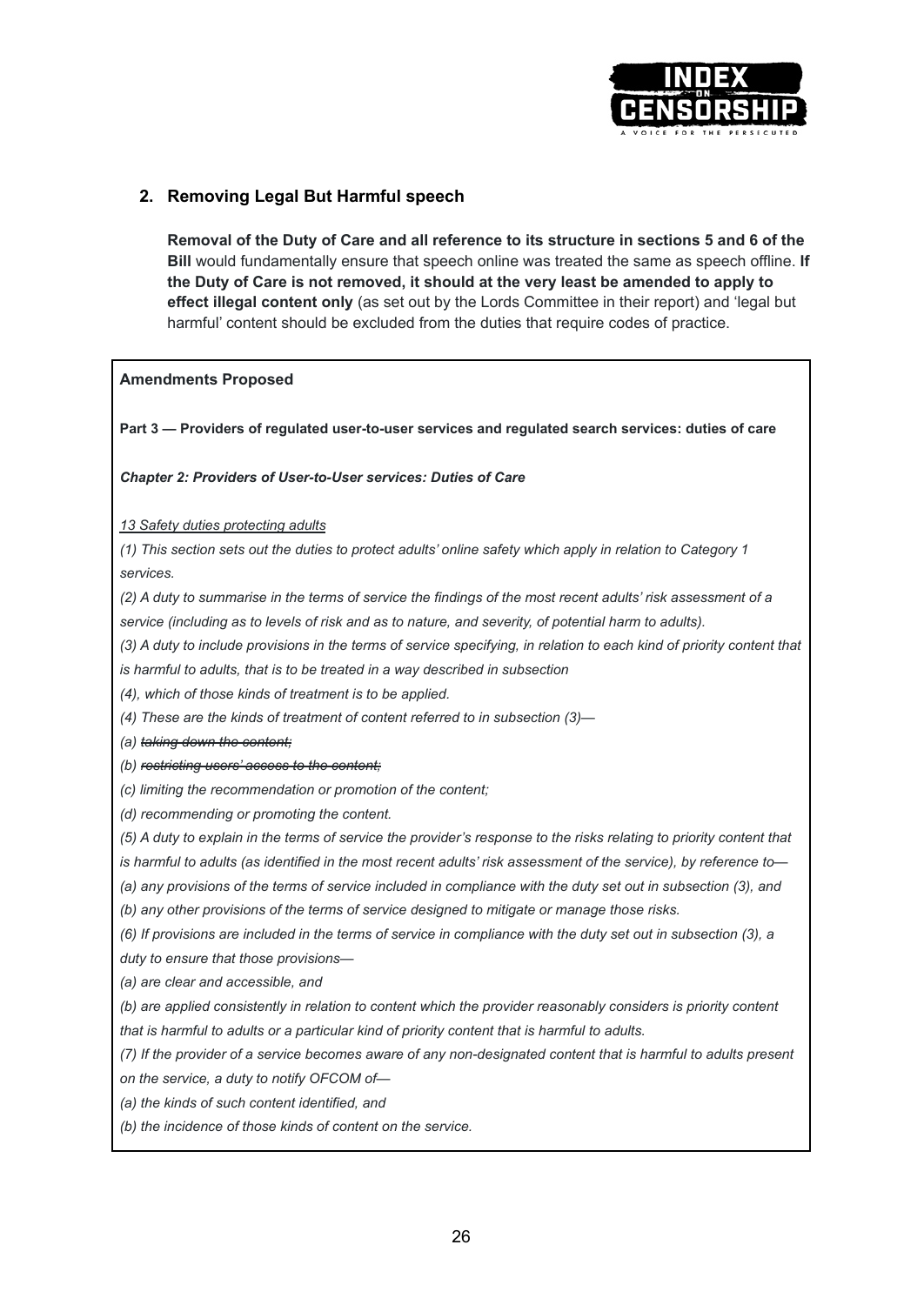

#### *(8) In this section—*

*"adults' risk assessment" has the meaning given by section 12;*

*"non-designated content that is harmful to adults" means content that is harmful to adults other than priority content that is harmful to adults.*

*(9) See also, in relation to duties set out in this section, section 19 (duties about freedom of expression and privacy).*

## **3. Illegal content thresholds**

The test for **illegal content should be 'actually' illegal, not that platforms have 'reasonable grounds to believe' content is illegal**. The reason why this change is needed is that platforms will interpret their 'reasonable belief' widely and depending on the political circumstances of the speech concerned, will not want to be blamed or fined for content remaining online. This will inevitably lead to over-censorship and there are currently insufficient free speech safeguards against such platform behaviour.

The test of 'actual knowledge of illegality' meets the criteria in the E-commerce regulations which is already applied to the law of libel. **Aligning this criteria with pre-existing criteria already in use in other areas of law,** which have proven to be adequate and efficient, would ensure the law is effective and certain.

#### **Amendments Proposed**

**Chapter 2 - Providers of User-to-User services: Duties of Care**

**Part 3 - Providers of regulated user-to-user services and regulated search services: duties of care**

*9 Safety duties about illegal content*

*(1) This section sets out the duties about illegal content which apply in relation to all regulated user-to-user services.*

*(2) A duty, in relation to a service, to take or use proportionate measures to effectively mitigate and manage the risks of harm to individuals, as identified in the most recent illegal content risk assessment of the service.*

*(3) A duty to operate a service using proportionate systems and processes designed to—*

*(a) prevent individuals from encountering priority illegal content by means of the service;*

*(b) minimise the length of time for which any priority illegal content is present;*

*(c) where the provider is alerted by a person to the presence of any illegal content, or becomes aware of it in any other way, swiftly take down such content.*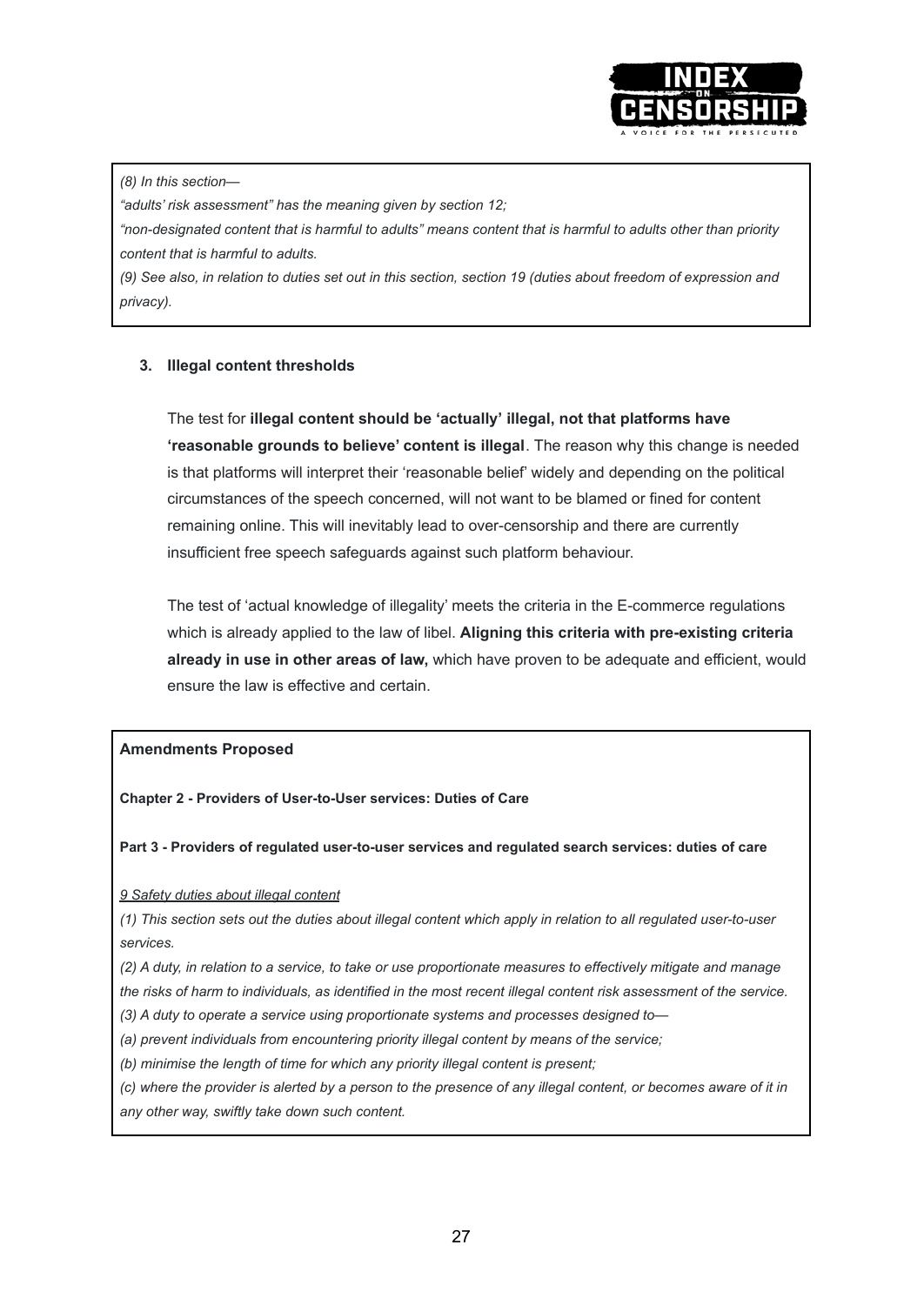

*(4) The duties set out in subsections (2) and (3) apply across all areas of a service, including the way it is operated and used as well as content present on the service, and (among other things) require the provider of a service to take or use measures in the following areas, if it is proportionate to do so—*

*(a) regulatory compliance and risk management arrangements,*

*(b) design of functionalities, algorithms and other features,*

*(c) policies on terms of use,*

*(d) policies on user access to the service or to particular content present on the service, including blocking users from accessing the service or particular content,*

*(e) content moderation, including taking down content,*

*(f) functionalities allowing users to control the content they encounter,*

*(g) user support measures, and*

*(h) staff policies and practices.*

*(5) A duty to include provisions in the terms of service specifying how individuals are to be protected from illegal content, addressing each paragraph of subsection (3), and (in relation to paragraphs (a) and (b)) separately addressing terrorism content, CSEA content (see section 52 and Schedule 6) and other priority illegal content.*

*(6) A duty to apply the provisions of the terms of service referred to in subsection (5) consistently in relation to content which the provider reasonably considers has sufficient evidence that is illegal content or a particular kind of illegal content.*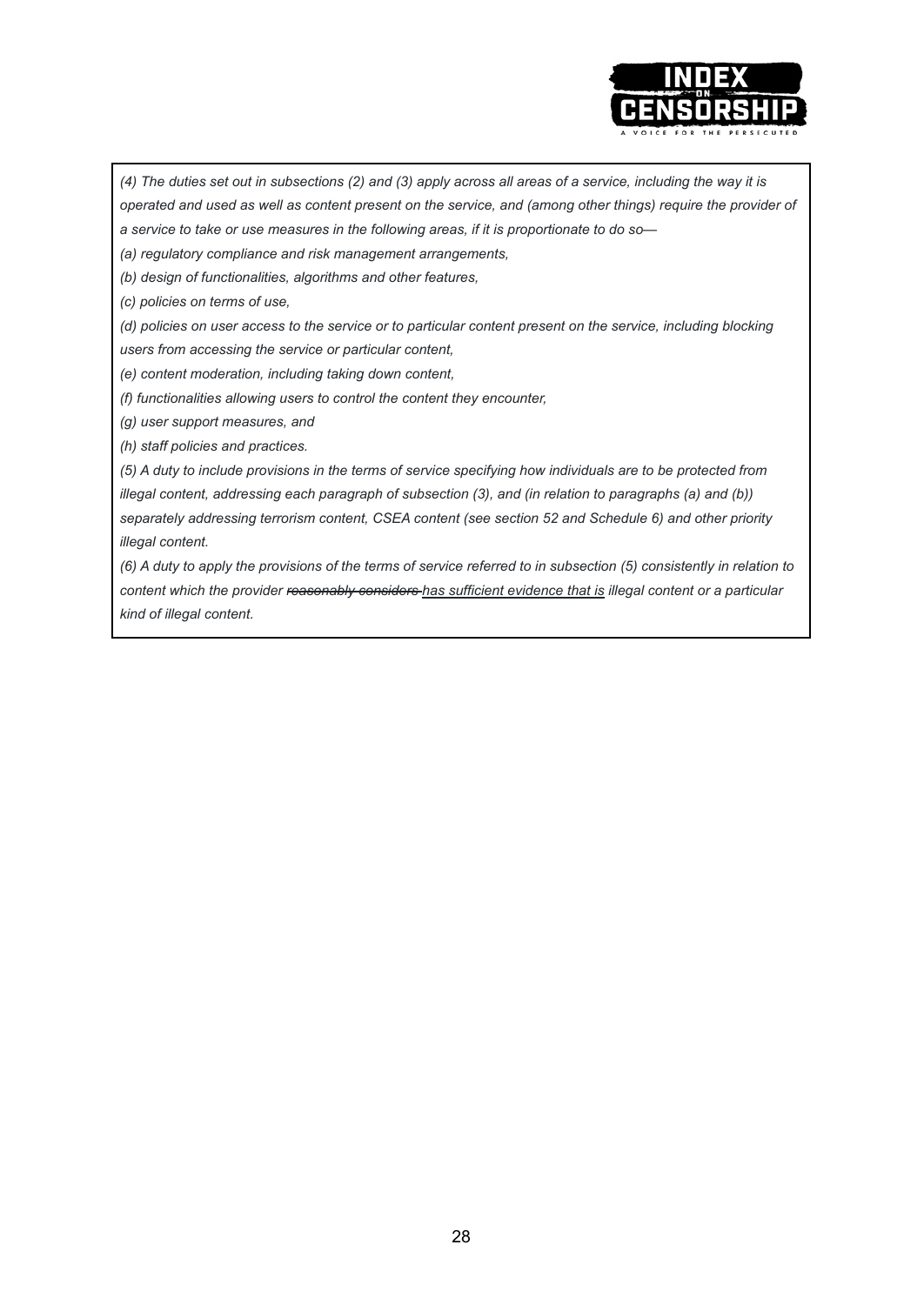

# **EXPLAINER - who will be impacted by the draft Online Safety Bill?**

The short answer is **almost everyone who uses the internet.** The vague nature of the Bill means that it is anticipated it will touch on every single UK user of social media, search engines and other platforms 'within scope'. A single misconstrued post or an overzealous algorithm could lead to severe consequences on how UK citizens communicate with friends and family and store precious memories. In addition, we believe there are certain groups that will be particularly affected:

**VICTIMS OF CRIME** To prosecute criminals for online wrongdoing, law enforcement agencies require access to the relevant content to use as evidence. If social media companies unilaterally delete illegal content without a proper system for archiving evidence, it will make the job of law enforcement much harder and by extension make all of us less safe.

**JOURNALISTS** Many journalists rely on social media messaging services to securely communicate with their sources. The Bill will allow the scanning of private communications which will fundamentally alter the confidential nature of the relationship between journalist and source and make important everyday secure communication impossible.

**MEDIA ORGANISATIONS** The Bill only mandates protection for content that is 'likely to be of interest to a significant number of UK users' and that is 'reasonably considered to be UK-linked journalism'. This means that content from international publications could be censored arbitrarily and be removed from social media platforms before appeals are lodged by these publishers.

**UNIVERSITIES AND STUDENTS** University students will be unable to debate important topics online, which is particularly problematic in the era of remote learning. Ironically, the Bill has been introduced at the same time as legislation aiming to protect free speech on campus. As noted by the Open Rights Group, "an incendiary speaker could deliver a provocative talk in a university lecture hall, and the university would be required to uphold his/her right to freedom of expression... [But] service providers may be required to remove